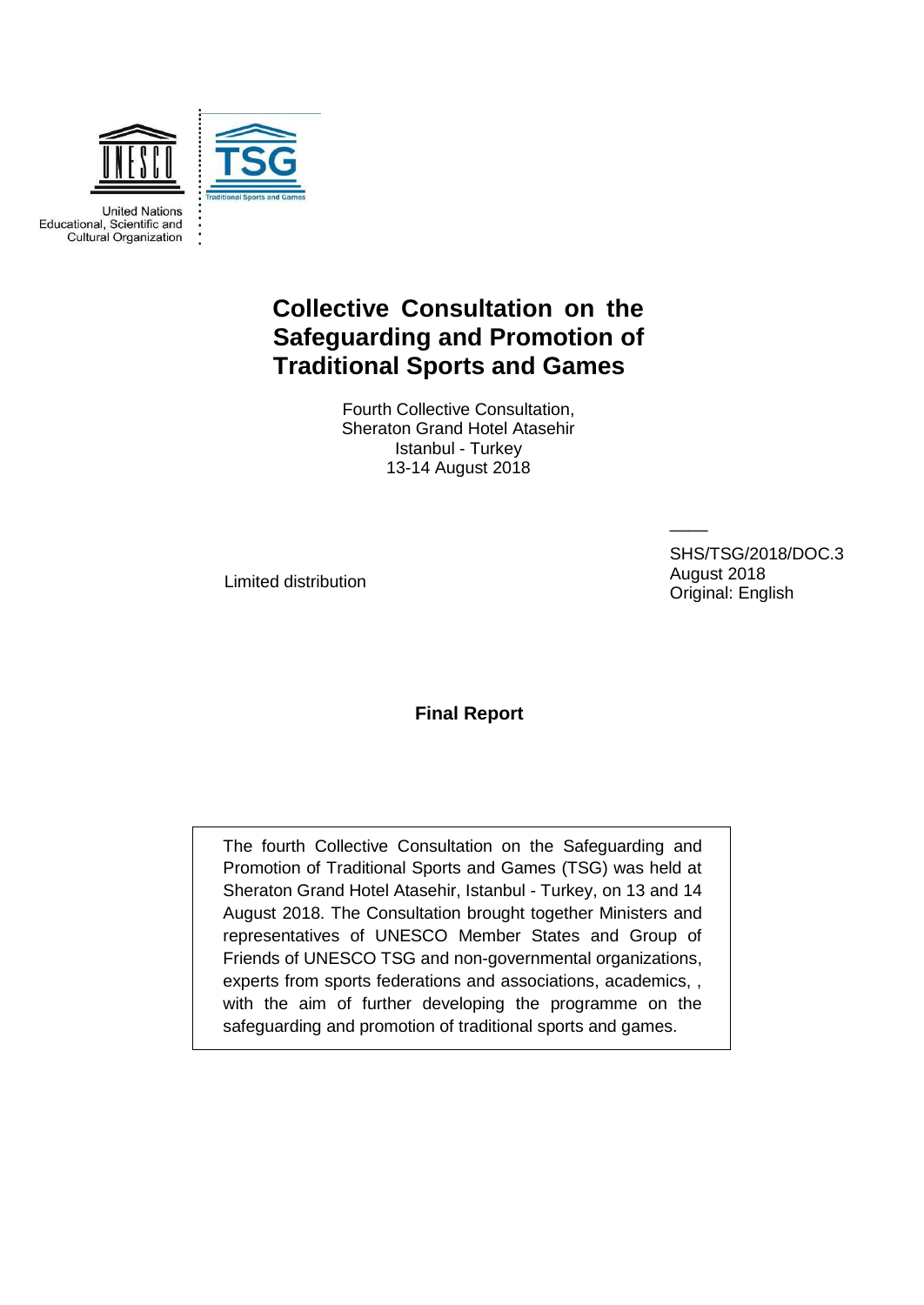#### **Summary**

1. This report was prepared following the fourth Collective Consultation on the Safeguarding and Promotion of Traditional Sports and Games (TSG), held on 13 and 14 August 2018 at Istanbul, Turkey.

 $-3-$ 

2. The two-day consultation summarized the milestones achieved by the Ad Hoc Advisory Committee thus far and shared contributions made by participants in the field of TSG.

#### **Context**

- 3. The consultation was held to ensure follow up of the work carried out to implement the programme on the Safeguarding and Promotion of TSG that UNESCO's Ad Hoc Advisory Committee (AAC) and the Working Groups had been tasked with in July 2017, during the third Collective Consultation, held at UNESCO Headquarters. AAC's work targets to further the conclusions of MINEPS III and MINEPS IV with respect to the Member States' emphasis on the safeguarding and promotion of traditional sports and games through a universal framework.
- 4. In furtherance of UNESCO and AAC's ultimate goal to encourage all relevant stakeholders from Member States to integrate traditional sports and games actively into their policies and strategies so as to enable the representation of TSG at local, regional and global levels, the fourth Collective Consultation was convened on 13 and 14 August 2018 at the Sheraton Grand Hotel Atasehir in Istanbul, Turkey.
- 5. Participants exchanged visions and concerns regarding the TSG Project and its impact on the strengthening of intangible cultural heritage, intercultural and intergenerational dialogues, promotion of peace as well as communities' empowerment. The key topics covered were: leveraging the international platform of TSG through the International Council on TSG; addressing women empowerment through TSG; and the cultural, social and economic benefits of TSG in practical life.

#### **Results**

- 6. During the discussions, participants agreed on the need to focus on ways to better preserve intangible cultural heritage whilst balancing it with sustainable practices and existent objectives set during the third Collective Consultation held in July 2017, at UNESCO Headquarters. Participants recognized that their collective presence at the Consultation, as representatives of public authorities as well as stakeholders of TSG, demonstrated the commitment of ensuring TSG as part of all areas of cultural promotion. It further signified that there also existed a political desire to move forward, share ideas and pool resources in order to effectively overcome the challenges faced in safeguarding and promoting TSG.
- 7. The draft statutes of the 'International Council of Traditional Sports and Games (ICTSG)' 1were presented before the participants and the establishment of ICTSG as the international platform tasked with ensuring the safeguarding and promotion of TSG whilst aiming to support and assist governments and NGOs, as well as the Sport Movement at national, regional and international

 <sup>1</sup> Please see Annex IV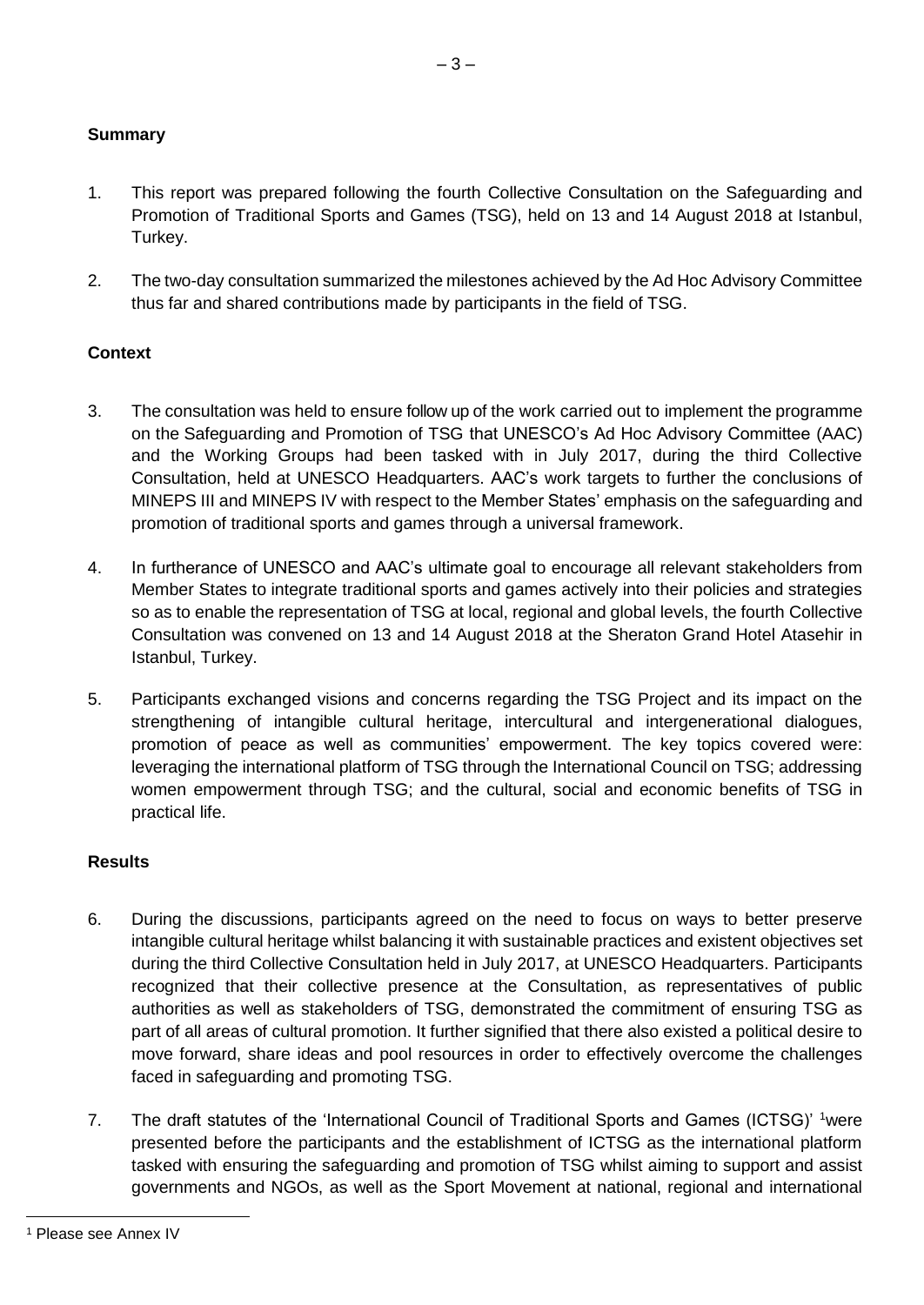levels through harmonization, coordination of efforts, guidance and advice, was agreed to in principle. Participants then deliberated upon the strategy to be undertaken in leveraging the international platform, with the support of the Working Group entrusted with the establishment of the International Platform on TSG, and it was unanimously upheld that UNESCO and AAC shall make use of the experience of various Permanent Delegations involved in the TSG Project for discussions on progressing the strategy of ICTSG. which objectives and functions of the ICTSG and it was decided that the detailed draft Statutes shall be circulated for feedback so as to incorporate all aspects relevant to the future operation of the ICTSG.

- 8. The further development and improvement of the following were stressed: (a) the draft Worldwide E-encyclopedia in terms of finalizing an updated and all-inclusive version on the basis of the one published by UNESCO in 2003; (b) the draft Policy Guidelines on TSG to provide Governments with technical support to adopt TSG policies and provisions; (c) the statutory framework of the AAC towards a body aligned to UNESCO regulations and policies including, inter alia, representation at global level; and (d) partnership and dialogue with Member States and interested stakeholders for the increased visibility of TSG events such as the World and Regional TSG events, on a regular basis.
- 9. In terms of increasing regional awareness of TSG, Member States belonging to the African Continent proposed setting up an African Working Group who would present the action points relating to the TSG Project to the African Union and also liaise with other African countries. Other regions were also encouraged to initiate similar endeavours specific to their respective regions/continents.
- 10. With respect to the announcement of the Host Nation for the First World Traditional Sports and Games in 2021, Member States were invited to take ownership of strategic development in terms of organizing regional and national TSG events as well. This would efficiently deliver the shared objective of UNESCO and all TSG stakeholders by taking leadership, engaging in political discussions and adopting the same in national legislations of Member States.

#### **Conclusions**

- 11. Summarising the conclusions of the two-day Consultation, UNESCO and the AAC expressed their sincere gratitude to the Government of Turkey for hosting the 4<sup>th</sup> Collective Consultation in Istanbul and to the World Ethnosport Confederation (WEC) and its President, Mr. Bilal Erdogan, for extending their gracious hospitality by co-organising the two-day Meeting as an endeavor to ensure the development and sustainability of TSG at all levels. The insight shared and contributions made by the participants during the interactive sessions and debates throughout the programme were also noted and highly appreciated.
- 12. The fifth Collective Consultation to be held in the future would aim to further develop the work achieved by UNESCO, the AAC and the Working Groups; follow up on the implementation of the communiqué issued at the conclusion of the 4<sup>th</sup> Collective Consultation on 14 August 2018; and provide an opportunity to explore the mandate of the ICTSG and seek opportunities to advance its scope of work as well.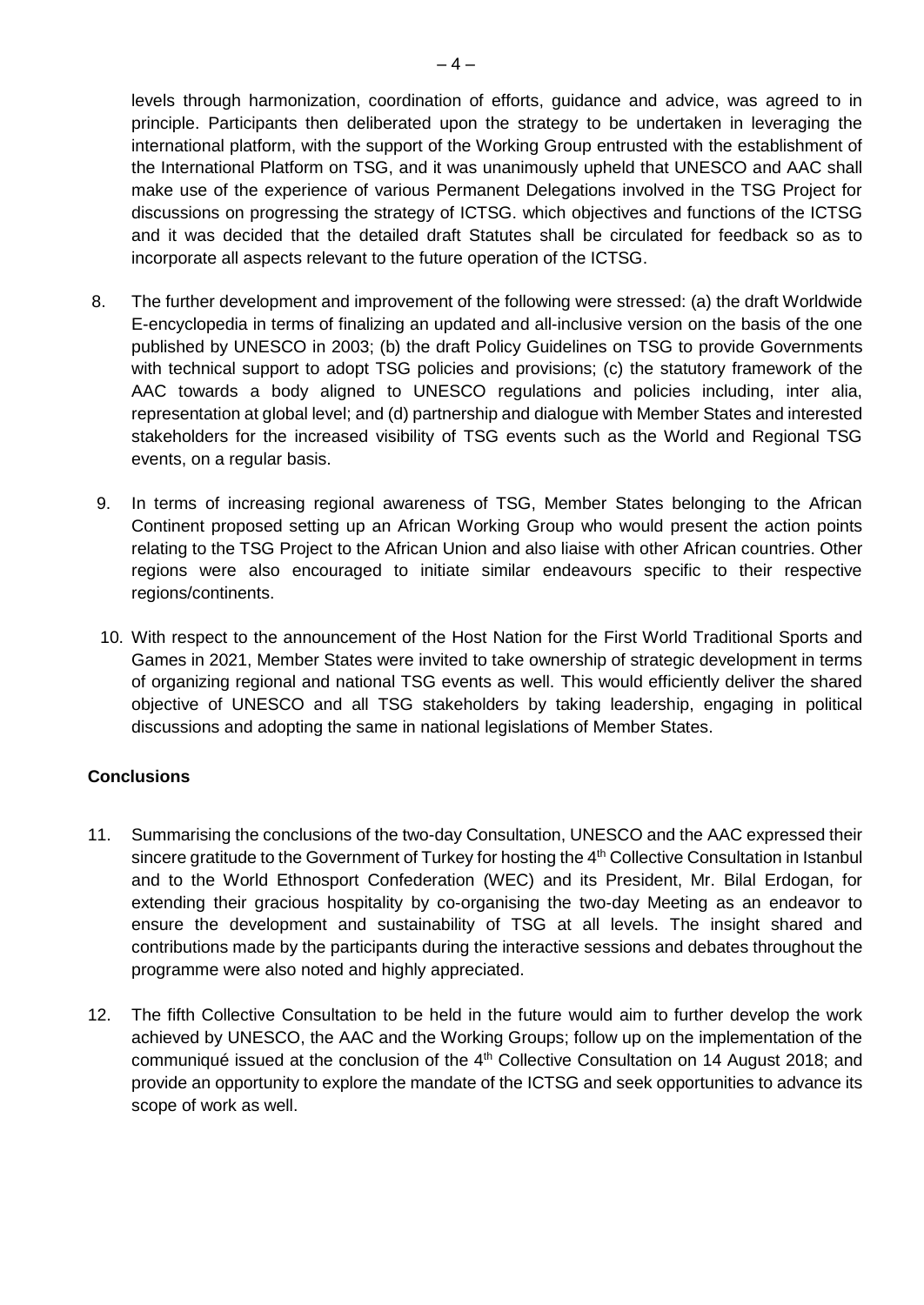| <b>Agenda Item</b> |            |            | <b>Description</b>                                                                          |  |
|--------------------|------------|------------|---------------------------------------------------------------------------------------------|--|
| Item 1             |            |            | Opening of fourth Collective Consultation on Safeguarding                                   |  |
|                    |            |            | and Promotion of Traditional Sports and Games                                               |  |
|                    | Item $1.1$ |            | Introduction by Mr. Marcellin Dally, UNESCO Secretariat,                                    |  |
|                    |            |            | followed by Opening speeches by the Chairman AAC (Mr.                                       |  |
|                    |            |            | Khan), President WEC (Mr. Erdogan) and statements from                                      |  |
|                    |            |            | guest Ministers                                                                             |  |
|                    | Item 1.2   |            | Introduction of the Collective Consultation: presentation of the                            |  |
|                    |            |            | agenda, participants and activities of guest speakers                                       |  |
|                    |            | Item 1.2.1 | Presentation of the Progress Report by Chairman Ad hoc                                      |  |
|                    |            |            | Advisory Committee (AAC) (Mr Khan)                                                          |  |
|                    |            | Item 1.2.2 | Presentation of the draft Statutes and Terms of Reference of                                |  |
|                    |            |            | the International Council on TSG (Mr Khan)                                                  |  |
|                    |            | Item 1.2.3 | Presentation on 'Leveraging TSG: International Platform' (Mr                                |  |
|                    |            |            | Dally)                                                                                      |  |
|                    |            | Item 1.2.4 | Discussion on the strategy and modus operandi of the ICTSG                                  |  |
|                    |            | Item 1.2.5 | Discussion and exchange of views on the structure and nature<br>of ICTSG                    |  |
|                    |            | Item 1.2.6 | Adoption of the draft status of ICTSG                                                       |  |
|                    |            |            |                                                                                             |  |
| Item <sub>2</sub>  |            |            | Thematic debate on 'Addressing women empowerment                                            |  |
|                    |            |            | through TSG'                                                                                |  |
|                    | Item $2.1$ |            | Presentation by Professors from the University of Sao Paulo,                                |  |
|                    |            |            | Brazil (Prof Saura and Prof Zimmerman)                                                      |  |
|                    | Item 2.2   |            | Presentation by Professor from the North Carolina State                                     |  |
|                    |            |            | University, USA (Prof Rotich)                                                               |  |
|                    | Item 2.3   |            | Presentation by the President of Federación Mexicana de                                     |  |
|                    |            |            | Juegos y Deportes Autóctonos y Tradicionales (Ms Garcia)                                    |  |
|                    | Item 2.4   |            | <b>Discussion</b>                                                                           |  |
|                    |            |            |                                                                                             |  |
| Item 3             |            |            | Living TSG: cultural, social and economic benefits (Dr Oguz)                                |  |
|                    | Item 3.1   |            | Presentation by Permanent Delegation of Madagascar (Mdme                                    |  |
|                    |            |            | Rabemanjara)                                                                                |  |
|                    | Item 3.2   |            | Presentation on Cultural and Ethnic Games in Central                                        |  |
|                    |            |            | America (Prof Delgado)                                                                      |  |
|                    | Item 3.3   |            | <b>Discussion</b>                                                                           |  |
|                    |            |            |                                                                                             |  |
| Item 4             |            |            | Proposals for hosting the 1 <sup>st</sup> World Traditional Sports and<br><b>Games 2021</b> |  |
|                    | Item $4.1$ |            | Presentation by interested Member States                                                    |  |
|                    | Item 4.2   |            | Announcement of successful bidder                                                           |  |
|                    |            |            |                                                                                             |  |
| Item 5             |            |            | Presentation of the Motion of Thanks and Joint Communiqué                                   |  |
|                    |            |            |                                                                                             |  |
| Item 6             |            |            | Conclusion of the fourth Collective Consultation on the                                     |  |
|                    |            |            | Safeguarding and Promotion of TSG and Closing Ceremony                                      |  |

**Annex I: Agenda Annex II: List of Participants Annex II: Presentation on the draft Statutes of ICTSG Annex III: Joint Communiqué**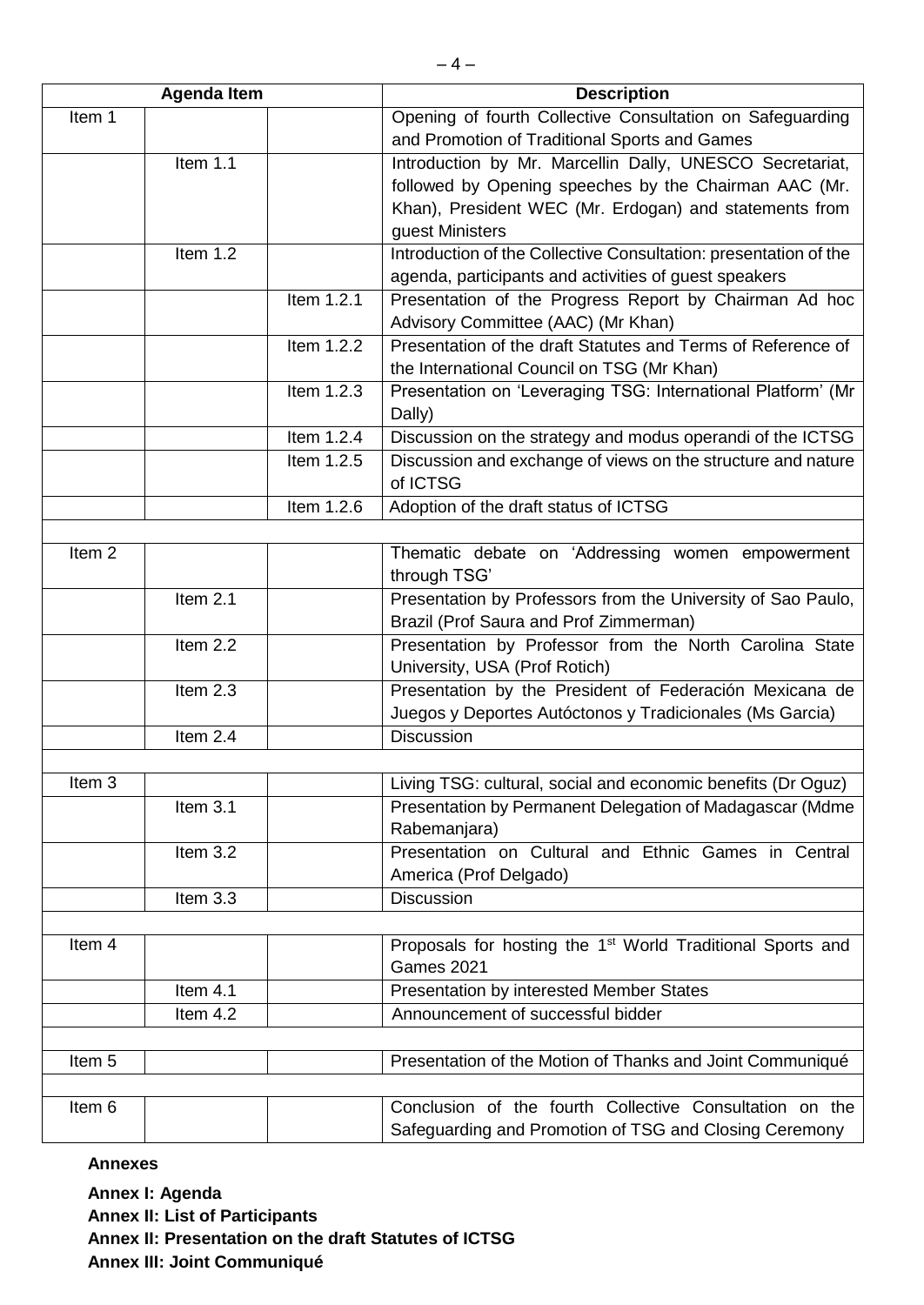- **Item 1. Opening of the fourth Collective Consultation on the Safeguarding and Promotion of Traditional Sports and Games**
- **Item 1.1 Introduction by Mr. Dally on behalf of the UNESCO Secretariat, followed by Opening speeches by the Chairman AAC (Mr. Khan), President WEC (Mr. Erdogan) and statements from guest Ministers.**
- 13. Mr Marcellin Dally, Programme Specialist for the Division of Youth, Ethic and Sport Social and Human Sciences Sector and Coordinator of the TSG Project, welcomed participants on behalf of the Director-General UNESCO and expressed his deep gratitude to the government of the Republic of Turkey for providing support to the WEC in the hosting and organization of the Fourth Collective Consultation on the Safeguarding and Promotion of TSG with the valuable support of UNESCO's Ad Hoc Advisory Committee on TSG. He highlighted that the 2018 Turkic Games which held in Erzurum, on 12 August, was a great example of witnessing the crucial importance of TSG in respect of building bridges between communities despite linguistic and cultural diversity and the development of intercultural and intergenerational dialogues for ensuring overall prosperity. UNESCO's strategic approach in relation to TSG was oriented towards the accomplishment of a four-fold objective:
	- a) elaboration of the Policy Guidelines deliberated upon during the Third Collective Consultation to ensure that policy makers have a tool to guide their work on a national level and to create international cooperation through a more formal process;
	- b) fostering an international platform on TSG on the basis of the draft Charter that was earlier submitted to the General Conference<sup>2</sup>, which shall finally lead to the establishment of international guidelines that UNESCO is currently working on;
	- c) development of a worldwide online encyclopedia on the foundation of the World Encyclopedia published in 2003; and
	- d) fostering cultural events in the attempt of bringing together all efforts so that the visibility of TSG is illustrated through the organization of national, regional and international events by Member States.
- 14. UNESCO's approach through the AAC's work is in line with the vision provided by the Sustainable Development Goals (SDGs) adopted by the 17<sup>th</sup> United Nations General Assembly – particularly SDG 3, 4 and 5; and as a result, the project of an international body for TSG which shall foster cooperation and organization at the highest level supported by intellectual, political and innovative input from all stakeholders, along with the Group of Friends of UNESCO on TSG, will be instrumental in turning TSG's ambition into a tangible result.
- 15. Mr Khalil Ahmed Khan, Chairman of UNESCO's Ad hoc Advisory Committee on TSG (AAC), welcomed participants to the meeting and expressed his heartiest gratitude to WEC for the excellent arrangements and hospitality provided by them. He recalled that all participants had gathered at the occasion to promote TSG in the world and that this was in line with UNESCO's focus on safeguarding, promoting and developing TSG in order to ensure that such sports and games form an integral part of the not only national, but international cultural development as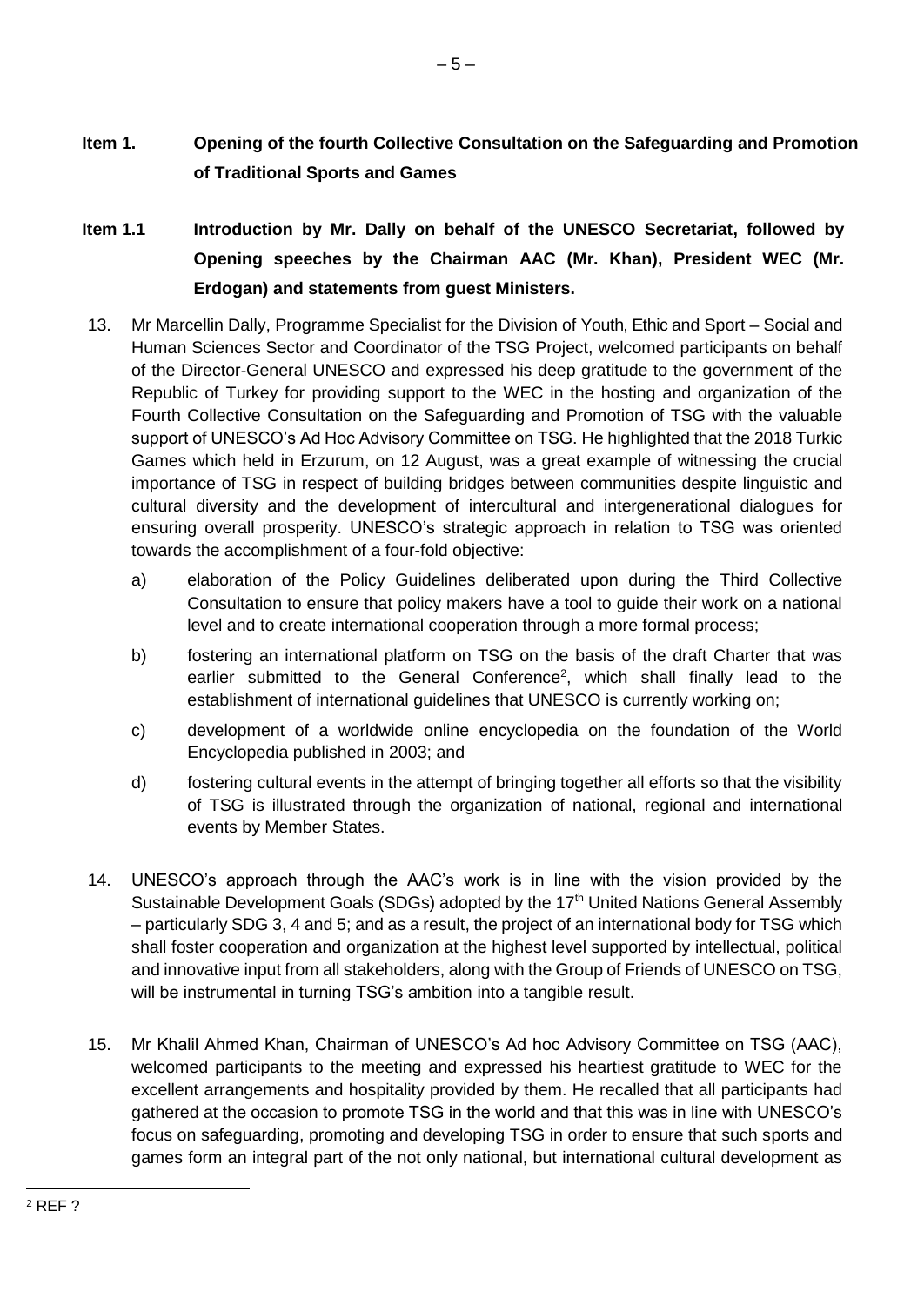well. TSG Project is an extra-budgetary one that does not call for financial support from Member States except on a voluntary basis. Mr Khan also registered his gratitude to the IATWS, whose financial contribution had made the TSG Project viable and operational till date, and expressed his hope that the two-day Consultation would give the participants a detailed insight as to the scope of TSG around the world and that this would enable taking TSG one step further in achieving its due recognition in society.

- 16. Guest Ministers from Gambia, Cote d'Ivoire, Kyrgyzstan, Qatar, Sri Lanka, Serbia and Turkey also made short welcome speeches which highlighted the importance of traditional sports across all physical and cultural boundaries and registered their appreciation for being invited to become part of such an important step towards peace and harmonization through sports. H.E. Mr. Mehmet Kasapoglu, Turkish Minister of Youth of Sports placed special emphasis on the responsibility of the entities in charge of popularizing TSG within the youth.
- 17. Mr Bilal Erdogan, President of WEC, completed the opening speeches by welcoming everyone present at the meeting to Istanbul and gave a brief introduction on WEC and its work in preserving TSG in Turkey. He commended the efforts of the UNESCO Secretariat and AAC in their endeavors to preserve TSG as an intangible cultural heritage. He shared with the participants three suggestions that he thought would help direct TSG to its goal:
	- a) to not only enrich traditional sports and games as described in the Encyclopedia but to explore the ones part of local events and those being practiced by clubs and sportsmen;
	- b) to focus on availing the support of local governments and municipalities; and
	- c) to support organizations such as WEC in order to institutionalize traditional sports in terms of establishing more clubs, licensed sportsmen, referees, trainers and other officials and setting out the rules of the games.

## **Item 1.2 Introduction of the Collective Consultation: presentation of the agenda, participants and activities of guest speakers**

18. Mr Dally explained the process to be undertaken for the next two days: the Consultation shall commence with a presentation by Chairman of the AAC summarizing the progress on TSG activities since 1999, which shall be followed by a summary of the outcomes so far achieved, and thereafter the draft Statutes and ToRs for ICTSG shall be introduced. Based on the outcomes of MINEPS III 1999 and MINEPSIV 2004 i.e. the two sessions which had already took into consideration the issue of an international platform, there isa need to reinvigorate the principle to harmonize collective efforts and strategies with a strong tool in hand to promote TSG. Mr Dally informed participants that the original agenda had been slightly revised so as to ensure that all delegates are present for the conclusion of the session by way of a joint communiqué by noon on the second day. He also registered his appreciation for all the technical and intellectual work addressed by various working groups of the AAC, some members of which i.e. Professor Pere Lavega, Mr. Wolfgang Baumann and Professor Ezzedine Bouzid, were also present at the event.

### **Item 1.2.1 Presentation of the Progress Report by Chairman Ad hoc Advisory Committee (AAC) (Mr Khan)**

19. Mr Khan presented a brief summary of the work tasked to and successfully achieved by the AAC and its working groups: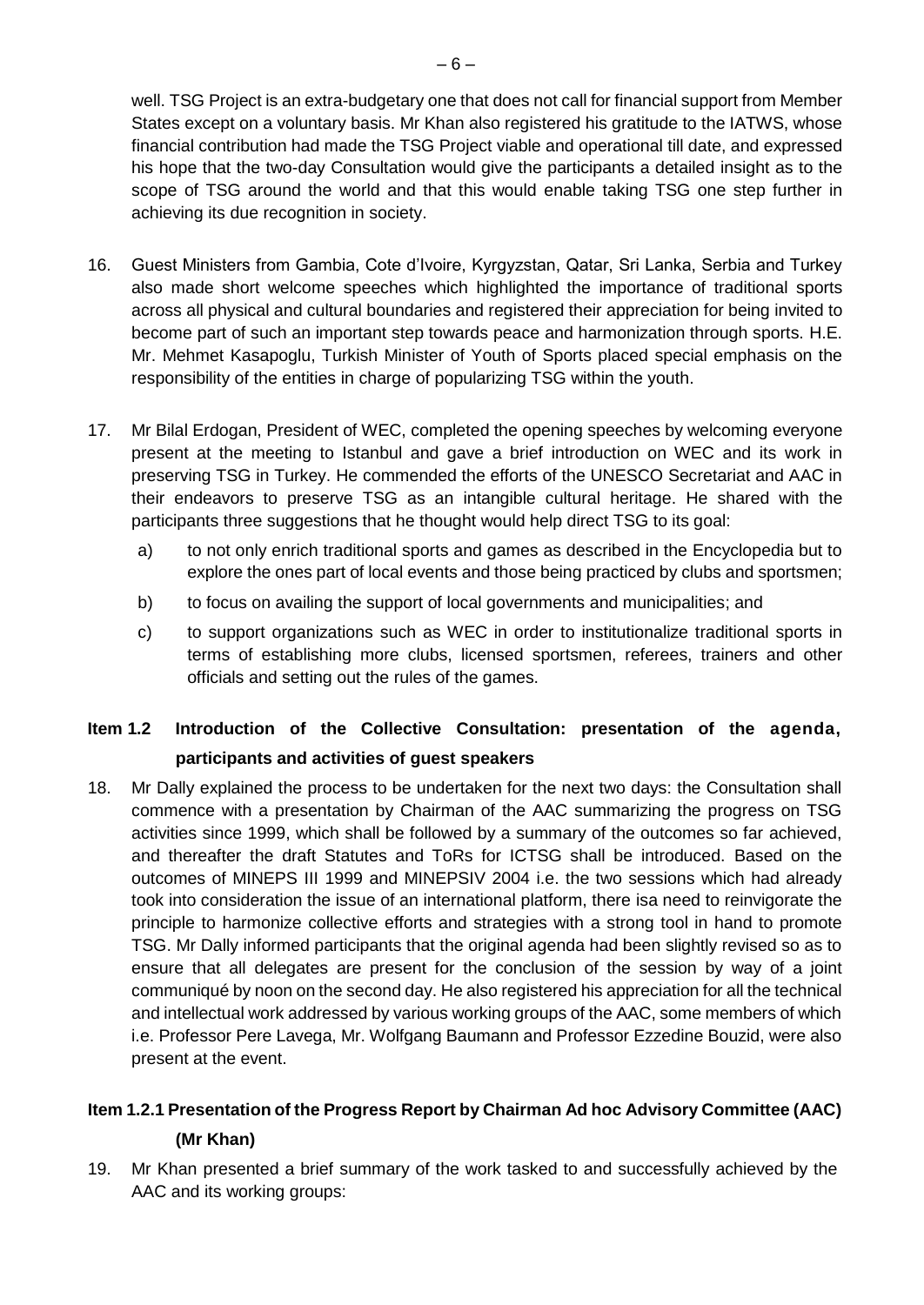- a) The Final Report of the 3<sup>rd</sup> Collective Consultation had been uploaded on UNESCO's official website.
- b) The AAC had held its first Technical Meeting at UNESCO Headquarters, in December 2017, and a Group of Friends of UNESCO TSG was established by the AAC and the Secretariat.
- c) Successful meetings had been held with various stakeholders and potential partners at the Forum for Revitalization of Traditional Sports in Antalya-Turkey and an agreement to host the  $4<sup>th</sup>$  Collective Consultation in Turkey was signed with WEC.
- d) UNESCO's TSG Delegation made a visit to Astana-Kazakhstan upon the invitation of their Minister of Sports, Mr. Arystanbek Mukhnadeduily and an official Letter of Intent for the promotion of TSG addressed to the Chairman AAC was signed by the Minister of Sports of Kazakhstan and President of the Kazakhstan Sports Association.
- e) The Letter of Commitment to join UNESCO TSG's 'Group of Friends' had been signed by various UNESCO Member States, namely: Azerbaijan, Cote d'Ivoire, Gambia, Kazakhstan, Kingdom of Saudi Arabia, Malawi, Mauritius, Nigeria, Palau, Republic of South Korea, Samoa, Sierra Leone and Tanzania and an increasing number of countries had been expressing their willingness to become part of the initiative.
- f) A Call for Expressions of Interest to host the 1st World Traditional Sports and Games in 2021 had been issued to all Member States through their respective Permanent Delegations inviting all interested countries to send their preliminary proposals to be assessed by AAC's Evaluation Committee.
- g) A temporary logo had been used on a working basis; however, there was a need to adopt a permanent one for use in all future documentation and correspondences. Mr Dally added that this had to be done in adherence to the applicable Terms of Reference which govern and regulate the use of logos at UNESCO. After interactive discussions which resulted in participants voting for the final logo, a design was chosen to be used as the official TSG Logo after the Consultation:



- h) As the Internet could play a vital role in the promotion of TSG through social media instruments, in addition to the TSG Page on the UNESCO website, a separate website was also being developed exclusively for TSG and , in addition to English and French, the content shall also be available in other languages in future.
- i) In respect of fund-raising for TSG, the IATWS and WEC had made important contributions for the furtherance of the project. Mr Khan invited participants present at the meeting to join AAC's working group on Resources and Communications to help the cause further as the target to be achieved in terms of pooling resources was approximately 10 million euros.
- 20. After conclusion of Mr Khan's presentation, it was officially announced that the Letter of Commitment for joining the TSG Group of Friends had also been signed by Guinea.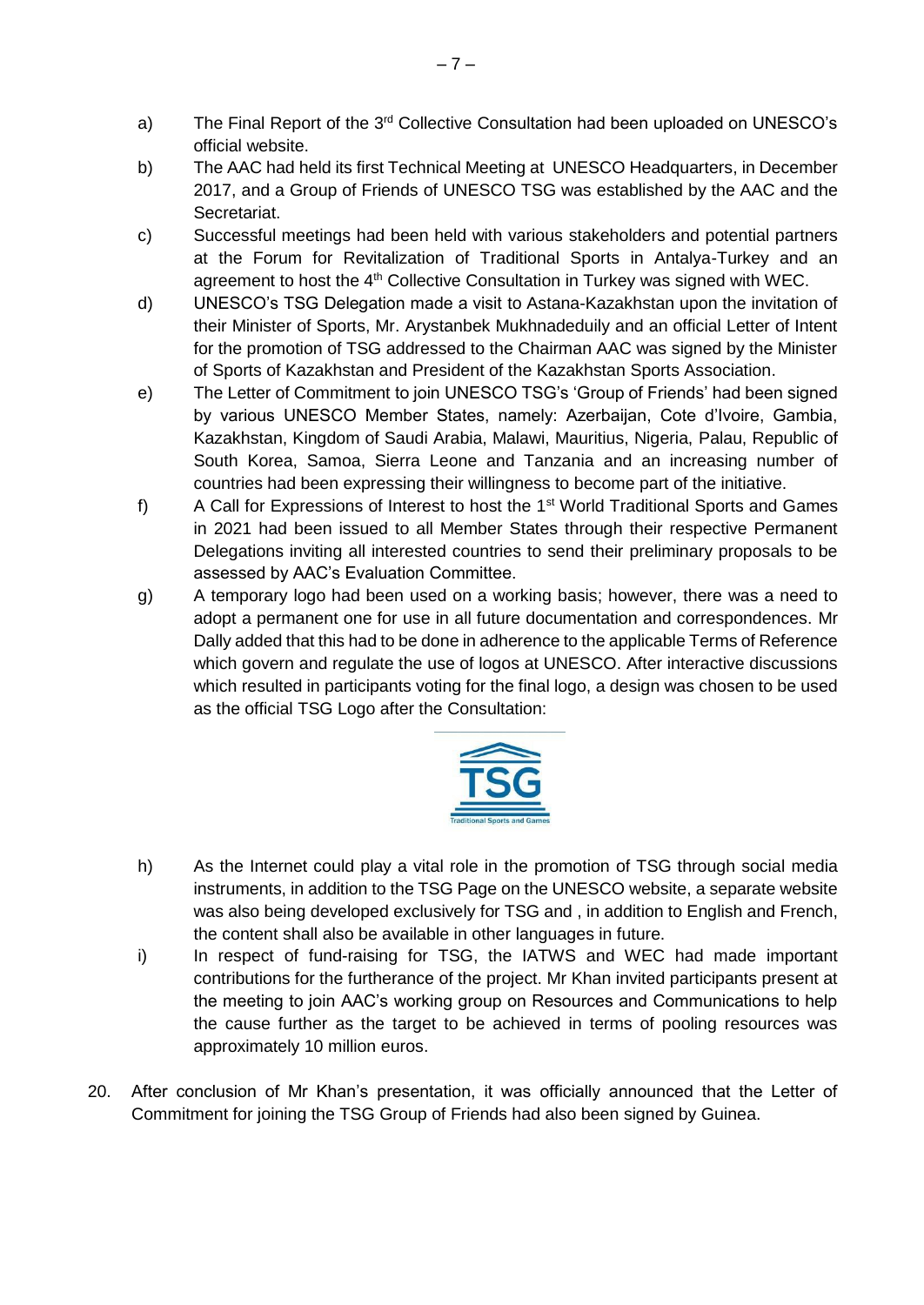### **Item 1.2.2 Presentation of the draft Statutes and Terms of Reference of the International Council on TSG (Mr Khan)**

- 21. Mr Dally proceeded with the next agenda item i.e. 'building on the outcome of the  $2^{nd}$  and  $3^{rd}$ Collective Consultation held in Tehran and Paris' and informed the participants that, as reflected on the UNESCO website, a number of outcomes had already been achieved by UNESCO and its Ad Hoc Advisory Committee. The  $4<sup>th</sup>$  Consultation aimed to seek the participant's support in terms of adopting the principle of the draft Statutes; whereas in the next Consultation specific provisions of the Statutes will be discussed in detail.
- 22. Mr Khan explained how working groups had been tasked with assignments and the draft submitted by one of the working groups had been reviewed by the Committee and at the Secretariat level. He stated that since it was not possible to go through each and every provision, participants would be briefed as to the proposed structure and the draft Statutes themselves will be circulated to the Member States via email to seek their input within a stipulated timeframe so that the feedback received may be incorporated into the final draft prior to adoption.
- 23. Members were notified that the 'International Council of TSG' was being established as an international platform to ensure the safeguarding and promotion of TSG at various levels. Its aim would be to contribute to building a peaceful and better world by educating youth through sports, whilst protecting diverse cultures and traditions involved in sports; and also at the same time, to create a synergy between the youth, culture and TSG. This would be done through the involvement of entities who share the AAC's aim to promote and develop TSG in terms of a planned and coordinated approach to sports development.
- 24. Mr Khan envisaged the ICTSG to support the Executive Advisory Committee to oversee governance, administration and development of TSG globally and for this purpose, the proposed framework for ICTSG was to include:
	- a) the Constitutional Document
	- b) an Organisational Structure
	- c) Operational Guidelines / Rules of Procedure
	- d) an Action Plan
	- e) an exclusive Development Plan for TSG
	- f) the applicable Code of Ethics; and
	- g) Financial Policies governing the ICTSG's affairs
- 25. The objective of the ICTSG would be:
	- a) promotion and development of international cooperation in the field of Traditional Sport and Games with a view of contributing to peace buidling, tolerance, respect and mutual understanding between communities of different social and cultural backgrounds;
	- b) facilitating the understanding and integration of social, economic and educational aspects of TSG as essential components in the harmonious development of peace and human achievement by encouraging Member States to incorporating thes objectives and componentsinto national policies;
	- c) collection of information and dissemination of research, analysis, publication, data, scientific works, relevant documents and findings related to the improvement of TSG; and
	- d) raise awareness of the role and impact of TSG on the achievement of Education For All (EFA) and the Millennium Development Goals (MDGs).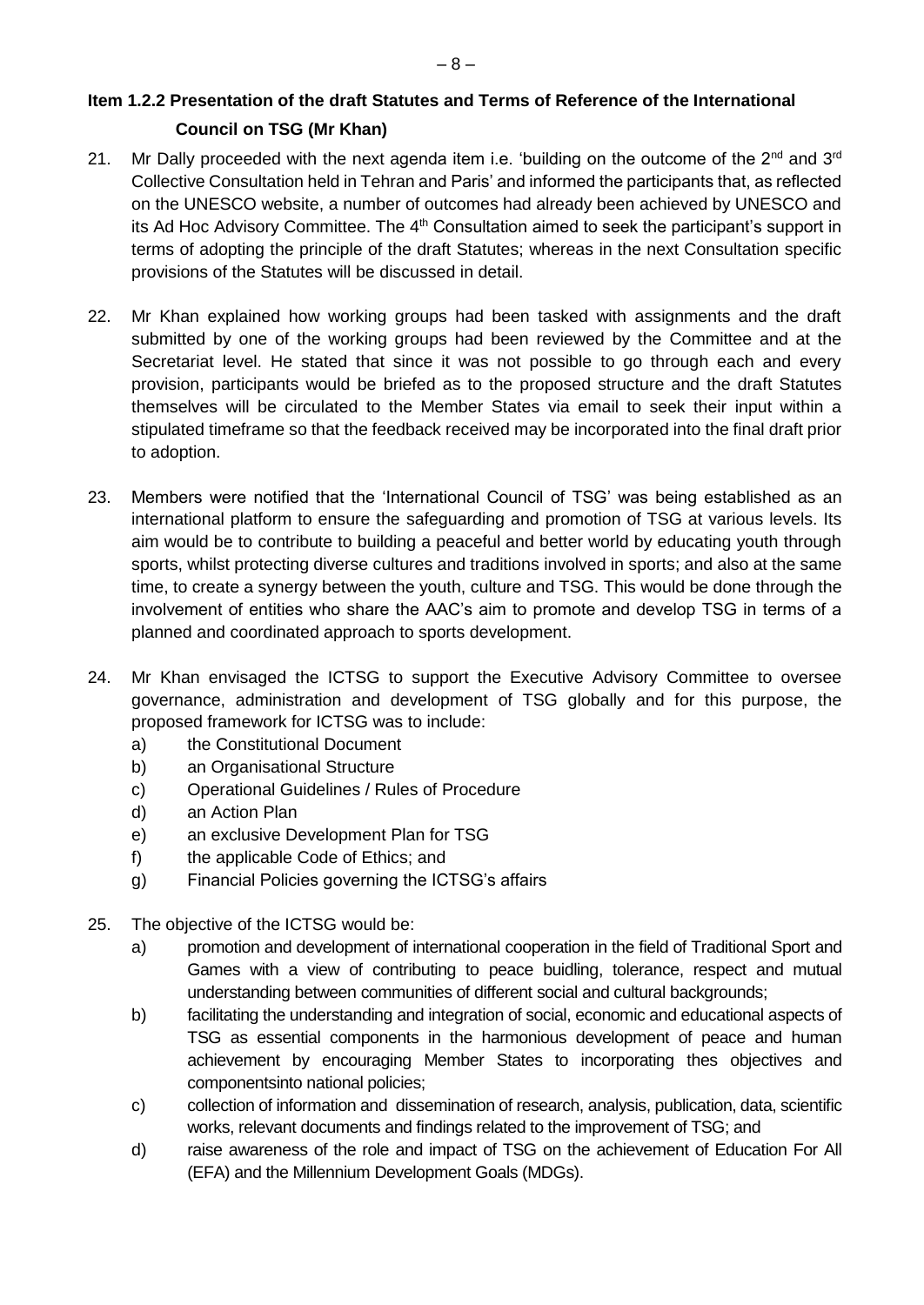- 26. Participants were briefed about progress achieved and stakeholders were informed of a decision of the Executive Board at its 202<sup>nd</sup> Session regarding the need for safeguarding and protecting traditional sports and games not only to preserve cultural heritage but to stress its incorporation in 'national physical education and sports policies'; and the involvement of Permanent Delegations to UNESCO as the first step to gaining the requisite political support for achieving the General Conference's approval.
- 27. Upon conclusion of the presentation, participants unanimously approved the principle and status of ICTSG as reflected in the draft Statutes and represented Permanent Delegations were consulted to determine appropriate support to the implementation of the program..

#### **Item 1.2.3 Presentation 'Leveraging TSG: International Platform' (Mr Dally**

- 28. Mr Dally underlined that ICTSG could be operating at different levels and in this regard, it was suggested that its regional implication should be explored with the establishment or the use of regional and inter-regional mechanism. Progress could be made to leverage this action tothe international level.
- 29. Participants were updated regarding an initiative proposed by the African group of countries present at the Consultation wherein it was agreed that with the leadership of the Minister of Cote d'Ivoire, the Representative from the Permanent Delegation of Gambia would provide the participants with the outcomes of the meeting, which will be shared with the other regions so that the African perspective from the regional level could channel the brainstorming session so as to give a sort of direction which would lead up to the ICTSG.

#### **Item 1.2.4 Discussion on the strategy and modus operandi of the ICTSG**

- 30. Mr Yahya Al-Matarr Jobe, Deputy Permanent Delegate of the Republic of Gambia presented the issues and action points discussed during the afternoon meeting to the participants:
	- a) the establishment of an African Ad Hoc Committee whose representative Minister, after liaising with other Ministers belonging to the region, shall present the committee's collective opinion to the African Union and the ideas agreed would incorporate the issue of TSG at the UNESCO level through 'Priority Africa';
	- b) work through the 'African Mechanism on TSG' to be based on collaboration, consultation and discussion amongst African Member States;
	- c) increasing the African visibility on TSG by enhancing international cooperation between regions such as Europe and Asia in terms of coming up with applicable terms of reference, rules and regulations to make sure all sports are integrated;
	- d) discussions shall be held between the Permanent Delegations, UNESCO and the AAC in order to fine tune the issues deliberated upon during the Consultation and propose the same as an agenda at the Africa Plenary Meetings to present a detailed aspect of the proposal.
- 31. He explained this was crucial in order to obtain the backing of three powers for the initiative: endorsement by the African Union, endorsement by the African Ministers and endorsement by the Delegation of African Permanent Delegations at UNESCO and all of the work undertaken by the Committee would be channeled through the Secretariat to the Permanent Delegations and then filtered out to the Member States and its Ministers.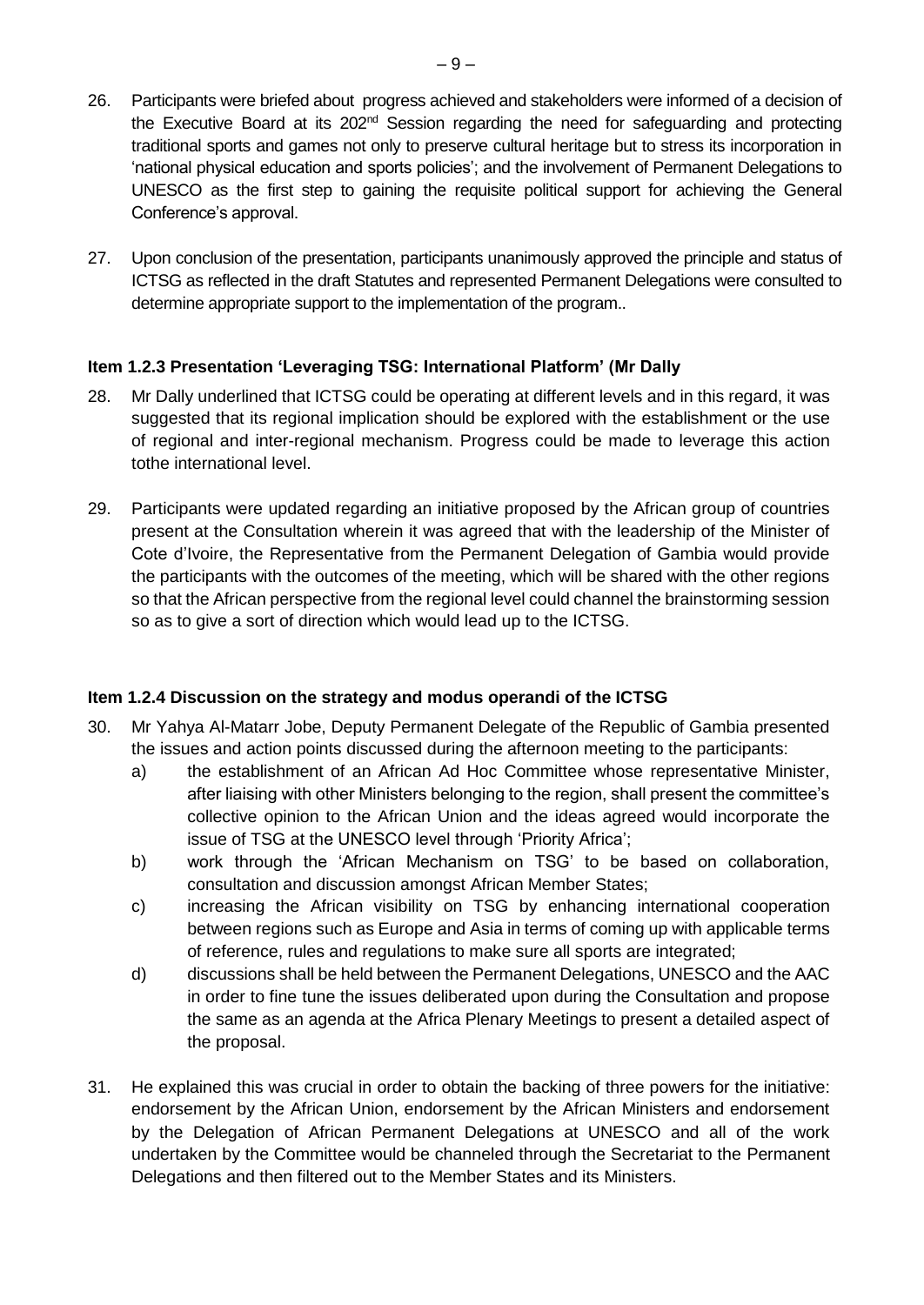- 32. Mr Dally invited comments and suggestions from the participants based on the example of the African Region. He purposefully emphasized the example, as there was a need to charter the practice and share the contributions of the discussions held. The lesson learnt from this was to be able to organize at the continental level – this would mean coming together, using various platforms such as the African Union, the Ministerial platform to reflect some of the actions that could be incorporated into the African Union's debate. This could be used for the other continents as well since the political dimension was of great importance.
- 33. He summarized the way forward as taking ownership by way of the continental implication and political dimension and then assess how the political dimension was going to fit in the Permanent Delegations as far as the scope of expert organization as part of the Advisory Committee went.

#### **Item 1.2.5 Discussion and exchange of views on the structure and nature of ICTSG**

- 34. Participants then provided their respective feedback:
	- a) Dr G. Wilton Littlechild, Grand Chief for the Confederacy of Treaty Six First Nations, Canada, pointed out that there should be representation for indigenous people at not only future Consultations but in the proposed Council as well. Mr Dally thanked him for his comments and appreciated his presence at the forum. It was admitted that there was a need to undertake the endeavor indigenous people had thus far been deprived of so that events such as the Nomad and Indigenous Games were reflected at the UN level, both in terms of political consideration as well as gathering countries together so that the cause being defended by individuals such as the Grand Chief could be taken into appropriate consideration.
	- b) Professor Bouzid suggested that there is great value in the work done by teachers and researchers who have studied TSG as a science and teachings from the same should be used for the Encyclopedia. Mr Dally agreed that this educational component i.e. work done by researchers was something to be analyzed seriously to assess how it could fit the work and challenges being addressed by all those present at the meeting. He explained that although a lot of work had been conducted at the educational level, this was yet to be perfected at the political level and thus, knowing how it could be nurtured would, in turn, guide political decision-making.
	- c) Mr Dally added that as far as peace-building and reconciliation were concerned, that should also be reflected in terms of not only political advocacy but educational tools as well. How this could be concretely translated would be one of the grounds ICTSG would work on developing. Citing the example of the African Group's meeting earlier in the day, he clarified that this regional level initiative had been made by the countries themselves. For instance, they were able to gather together for the Collective Consultation which is a global consultation meeting; however, Madagascar had engaged in several continental meetings and even a technical meeting of Physical Education and Sports a few months ago and they had come up with an outcome whereby the issue of TSG is now going to fit in the agenda. Similarly, there will be a Ministerial meeting next year and the Minister of Cote d'Ivoire has been mandated so that he could wrap this and make sure he could also empower his fellows so that the Ministry could push at that particular political level.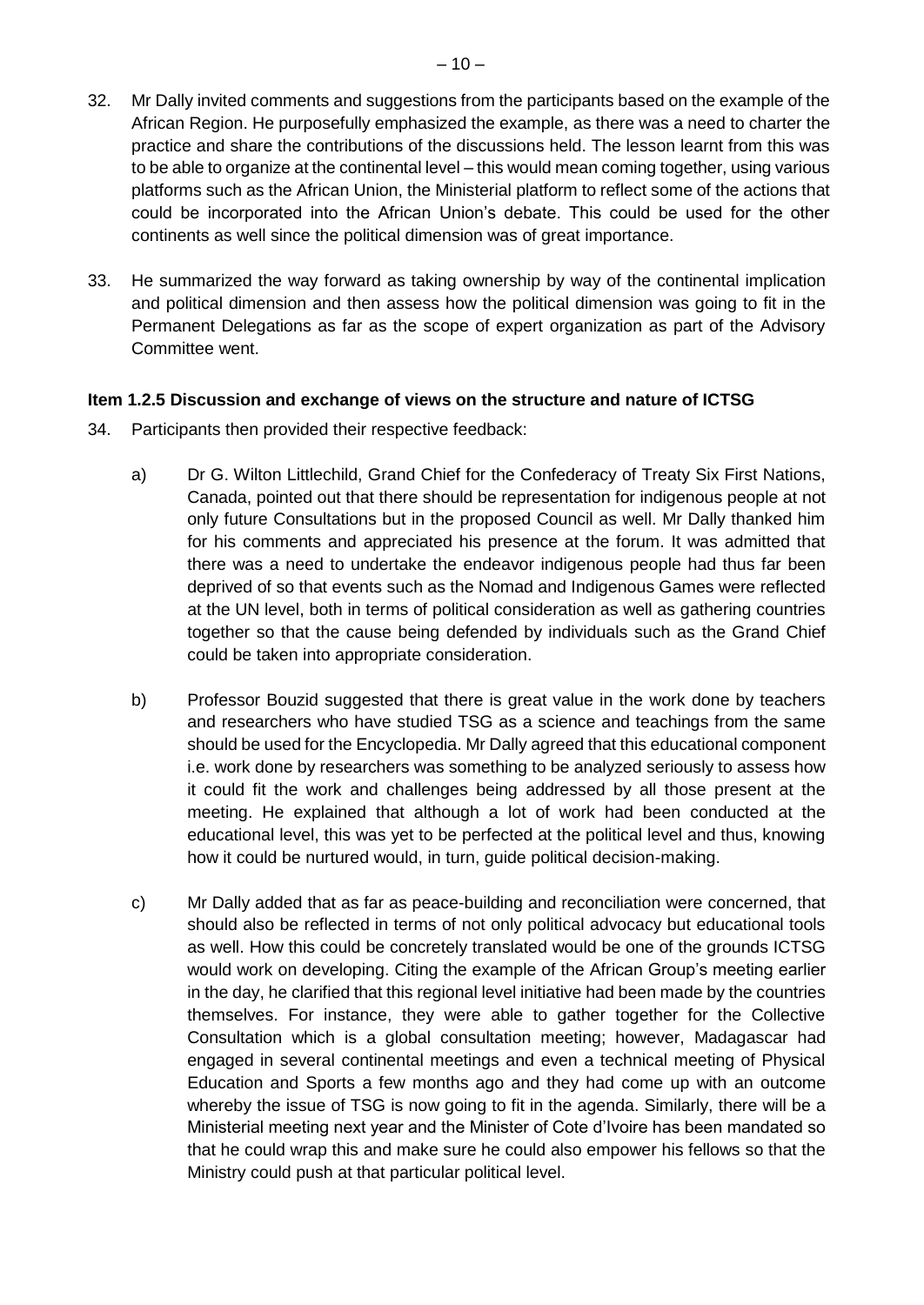- d) He stated that the TSG Project was now moving from technical advocacy to more political ownership and this was where the second step of the strategy was to be strengthened. Once everyone was in agreement, measures could be taken to ensure that different regions of constituencies are also put in place so that a consistent vision could be achieved.
- e) Mr. Abdallahally Mtolea, Member of the Parliament of Tanzania, proposed that the burden to discharge should be on TSG activists so that the governments could remain in the picture as regulators as far as the sports were concerned but individual activists form different countries could form the association of TSG which could then coordinate with the Ministers. He expressed his fear about leaving things to be done by the ministers themselves, who will immediately claim that they have the budget or strength but leaving it to be done by the activists would mean that they will accumulate funds from different sources, can schedule annual meetings, seasonal meetings and events etc regularly. So in respect of TSG as well, it would leave the room open for activists to create those associations – national associations of TSG, regional association for e.g east African countries like Kenya, Ghana and Tanzania could make up one region for African TSG. This would be the easier way to run things rather than by leaving it to politicians or ministers who don't know how long they'll be on the chair.
- f) Mr Khan clarified that the ICTSG, as an international platform, will have the same structures for its continental, regional and national bodies as well as the same guidelines and the same policy framework. All stakeholders will be part and parcel of the same. He also added that in relation to the point raised by Professor Bouzid, UNESCO had been convening scientific conferences since 2004 where expert stakeholders debating on these aspects are present. He informed participants that scholarships for the researchers had already been introduced through the TSG Project, the online applications forms for which might be available on the UNESCO website. This meant encouraging all the youngsters who are interested in research work and covering another aspect of education and participation of the youth as well as other experts.
- g) Mr Jobe explained that TSG was currently taking place in every country on a rural level; however, for it to be important or for it to gain the support needed from unions, politicians, ministers and presidents and to have the activists opinions heard, there was a need to lobby for the supporting political will. It is the activist groups on the ground who will implement national plans of action and cooperate on those principles passed by the Ministers. Mr Dally shared an experience during his assignment in Tanzania where he was based as a Regional Advisor for Africa from 2009 to 2013 when dealing with the government whilst working with the UN family on the national development plan which was revisiting the framework of the country, whereby different sectors in the government would put their prerogatives through different channels, then fund from the budget at the national level and get national cooperation. But the lesson learnt by providing a concept note for the country on Physical Education and Sport incorporating TSG, was that Tanzania is one of the unique countries who have incorporated into their constitution the vision of sports. This is what should be taken into focus to translate some of the considerations to enable a concrete administrative, financial and operative plan.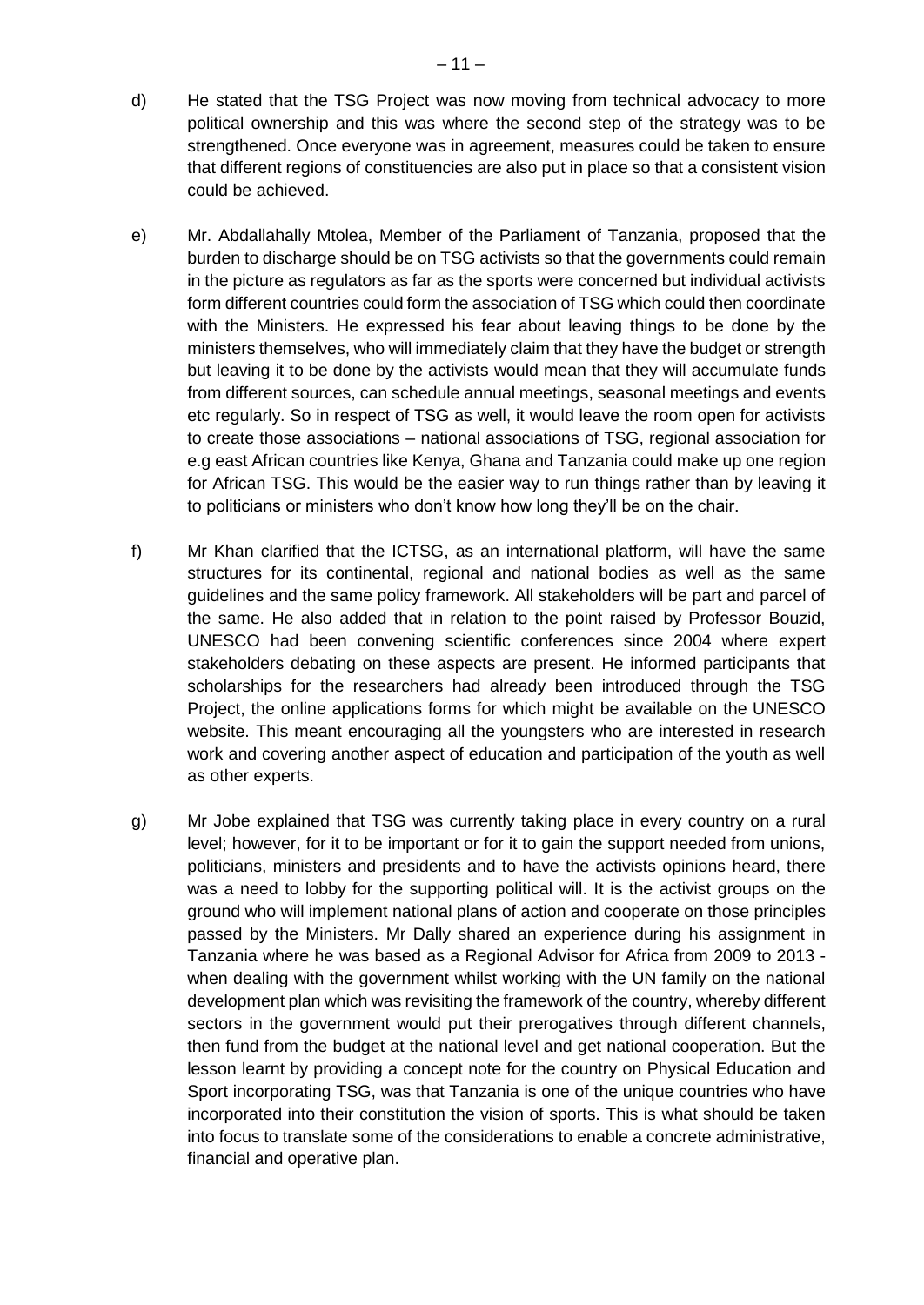h) Participants also shared examples from their respective experiences in the countries they represented and Mr Khan thanked them for their suggestions. He said that the aim is to cater to all aspects and stakeholders based on the recommendations received at this forum. At the same time, he clarified that ICTSG shall be dealing with traditional sports and games only – no modern / professional sports which are recognized by the IOC, SportAccord, GAISF or the Commonwealth Sports Association etc were intended to be part of ICTSG as the idea was to not interfere in the domain of organisations such as these which had already been working for years. ICTSG will deal with sports that haven't been considered in the past and are near extinction, and are thus required to be protected and preserved.

#### **Item 1.2.6 Adoption of the draft status of ICTSG.**

- 35. Mr Dally summed up the discussions into five main points which were to act as considerations for follow-up leading up to the next Collective Consultation:
	- a) Political Commitment:

Ministerial ownership of TSG is important at not just divisional levels, but at both national and international levels as well because TSG itself is a part of the African Continent.

#### b) Governance:

Public authorities need to be brought into the decision making fold first and then NGOs and Sports Federations working on TSG issues to coordinate between the public authorities and the national stakeholders. The governance should be favourable to how exchange of information can take place, how synergy can be created within all those entities working at the national level and then they can reach beyond the national framework.

#### c) Benefits from best practices:

There is a need to ensure that we build on the use of existing resources as well as experience to benefit from the best practices. This could be done by for example, mechanisms such as 'in-service training' to sustain work on education.

#### d) Capacity Development:

Within the framework and the focus that we have in terms of working with ICTSG, capacity development would be a core component of the work that would be undertaken by the Council.

#### e) Organization:

On a global level, by having a skeletal framework in place and with the provision to promote TSG, a distinction needs to be drawn against Olympic sports. UNESCO's role is not to address Olympic Sports within the mandate of TSG. A cooperation framework with IOC already exists as a Partnership; however, based on the UNESCO mandate, TSG is part of the core issues that was addressed by the Ministers in 1999 and therefore, based on the outcomes we have, we should now try and build on the proposals made by the Ministers thus far and that will also be on the agenda of the AAC.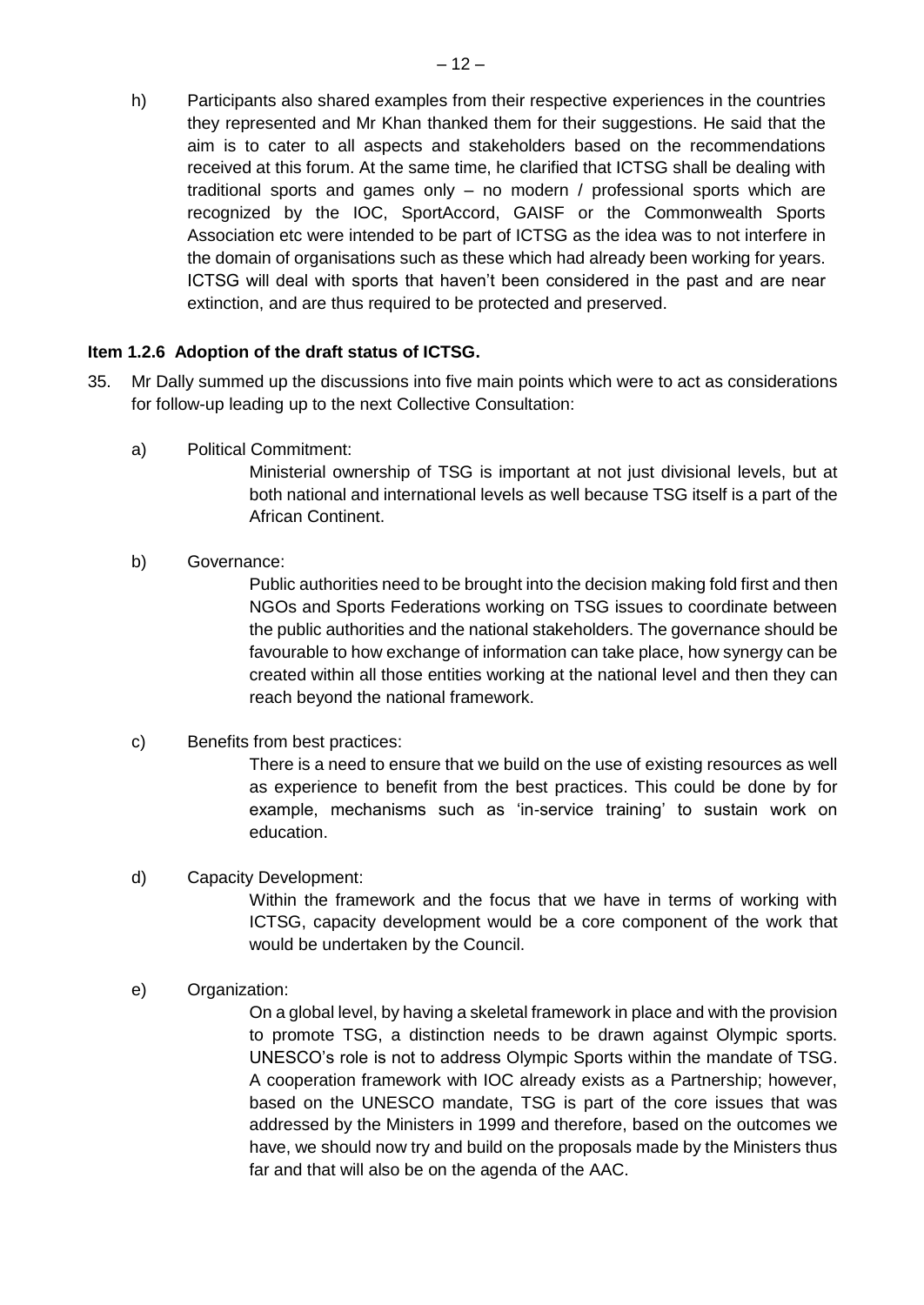#### **Item 2. Thematic debate on 'addressing women empowerment through TSG'**

36. Mr Dally introduced the agenda item as an issue which had been incorporated into a TSG event for the first time. Participants were introduced to speakers from three (03) different institutions who would be making presentations on how women empowerment could be achieved through TSG.

#### **Item 2.1 Presentation by Professors from the University of Sao Paulo, Brazil**

- 37. Professors Soraia Chung Saura and Ana Christina Zimmerman gave a presentation on the topic which highlighted that through TSG, communities reinforced their own ways of living as well as their ancestry, heritage and resistance. Historically speaking, women have always had less time for leisure than men, double or triple work burdens, lower wages, lesser opportunities for work, career advancement and participation is public life as well as major decisions. Similarly, female participation in sports is most of the countries across the world is much lower in number, with less visibility, less incentive and less access to leisure in sport practices.
- 38. On the contrary, taking children as an example, when everyone is playing together there is no such thing as social barriers, age or gender distinction. There is equality everywhere. In distinct regions, there is something communicating with the very human in each of one us. In Brazil and everywhere we go, we see recurrence of practices and gestures being created from simple materials. In this respect, TSG shows expressions that belong to not one future but to humanity since we recognize similar games in different cultures. These elements emphasize the potential for dialogue that all humans share.
- 39. It is possible to empower women through TSG if an ethical debate in a collective construction is considered and if we learn from practices on TSG that teach everyone to play together. At the same time, if the way of tradition does not allow such practice, the answer would be no. If TSG is made accessible to everyone, if someone wants to play, dance, wrestle etc, TSG would empower everyone and there would be no exceptions. The practice of TSG will also help because it encourages diversity and dialogue. Women empowerment is still a challenge. There is a need to talk about women empowerment because we believe in a future where addressing this question won't be necessary – a future with equality in all terms, where differences mean only in richness and diversity.

#### 40. Summarily:

- a) to empower women through TSG means:
	- Facilitating accessibility in all levels: schools, public spaces, network and associations;
	- Ensuring space for women in committee borders; and
	- listening to what has been said since early times in our history: women always had voice and power, but do not have access to some spaces.
- b) This can be done through two methods:
	- Understanding each one of the manifestations on TSG in its fundamental characteristics so that we can identify what the main elements are; and
	- Understanding tradition as something that needs renovation and adaptation, considering the perspective of the youth.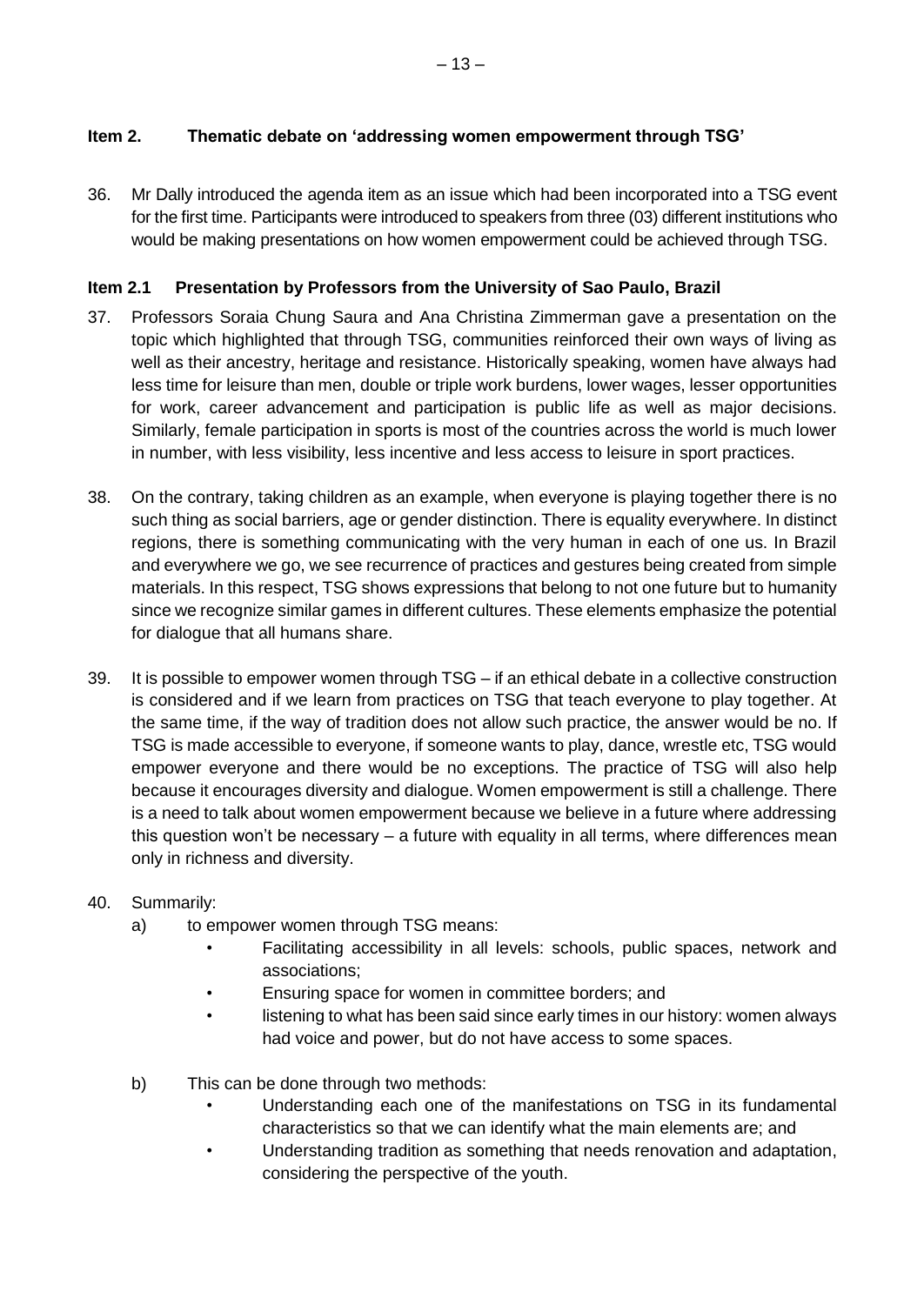- c) Some of the actions that could be taken in relation to gender quality could be:
	- Increasing research on TSG and gender
	- Improving the presence of TSG at schools in PE classes and as multidisciplinary projects
	- Promoting TSG festivals with an inclusive perspective
	- Fostering TSG in teacher-training programs
	- Improving the presence of TSG in public policies
	- Adopting affirmative actions to improve women and youth participation in practices, committees and policy-making

## **Item 2.2 Presentation by Professor from the North Carolina State University, United States of America**

- 41. Prefessor Jerono P. Rotich appreciated being given the opportunity to be able to address the topic as empowerment of women in itself. She reflected on how it was evident that although women continue to be marginalized, within the realm of sports and within other areas, it is also proven that women can be critical catalysts of change and development if given an opportunity, the skills, resources and the platform. She shared her own story as to how TSG had played a significant role in shaping her life and reflected on how we encourage women and youth to participate in physical activity and exercise and sports because of its benefits on health. Physical activity is also used to promote resiliency, to teach life skills, personal socioresponsibility as well as to promote peace, teamwork among under-staffed communities, women and children. Because of the platform provided by her mother and professor friend from the USA, she had become one of the only 2 women who are full professors in this field in Kenya.
- 42. She urged participants to plant the seeds in all nations and continents by exploiting and seeking opportunities to work in synergy so that we can promote women and children's participation in traditional sports. Various programmes such as the African Women Leadership, International Women Programme, Youth Sports, Community churches etc already existed. She acknowledged that have a tendency of doing things on our own; however, to do things together as a team, great things can be achieved. Various associations exist and have brought our efforts together so that we do not duplicate those services. Let us seek the opportunities and viable resources to train, educate, create awareness and incentivize women and girls.
- 43. Professor Rotich's suggestions included engagement of all stakeholders such as education partners, non-profit and faith based organizations as well as women groups; creation of support groups and mentors; provision of professional development opportunities for women and girls and the incorporation of life skills, work with universities and existing organizations within our reach.

## **Item 2.3 Presentation by the President of the Federacion Mexicana de Juegos y Deportes Autóctonos y Tradicionales, Mexico**

44. Ms Ana Claudia Collado Garcia, introduced herself as a woman engaged in the safeguarding and promotion of traditional games in Mexico and explained TSG is closely linked with culture and consists of games that were born more than 3000 years ago. Perhaps one of the most important key questions is to recognize the social dimension of these practices. It is very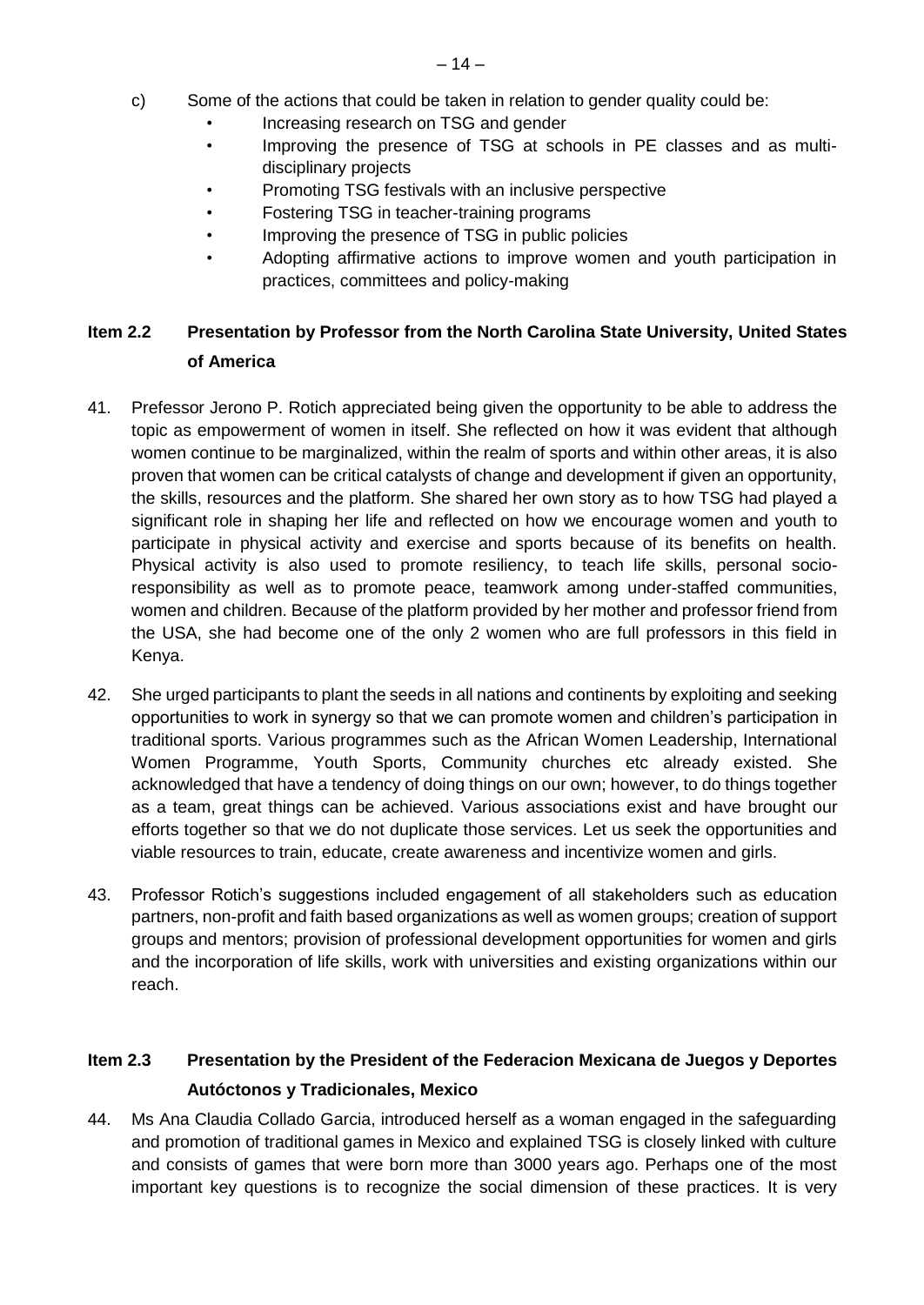important to safeguard traditional games through the knowledge people are given and women have had a critical function to safeguard all this important knowledge. She highlighted that contribution and participation of women in sport was a representation of cultural strength as well and should be taken into account as it was necessary to promote the equality between men and women when they wanted to put in practice any physical activity of TSG. Cultural actions could be taken into account to promote the function of integration of TSG when talking about women and men sharing such activities as women have a lot of important knowledge that they can share with everyone when given opportunity to put into practice TSG.

- 45. Ms Garcia stated that the first step was to identify the knowledge that has been passing through generations. She shared the example of women working with her Association in Mexico in which out of a 100 in at least 20 activities women act as the main protagonists. In Mexico, the policy to promote traditional sports through women is by organizing the 'Day of the Women' playing traditional games and sports. Women are recognized as athletes of traditional games and this official recognition is very important to give equal opportunities for women. It is essential to transform the society in order to achieve a balanced equation and TSG are key for such integration.
- 46. She presented a video based on the inclusive and active participation of women in TSG and highlighted the actions that she felt should be considered in this regard:
	- a) Women, from time to time, have demonstrated that they are very competent in terms of safeguarding knowledge of the values preserved within the family. This function should be recognized when promoting TSG.
	- b) It is important to promote scenarios where women can be protagonists.
	- c) Meetings should be arranged and developed for women in the scientific, health, education and cultural aspects.
	- d) Promotion of women through UNESCO's World Encyclopedia on TSG.

#### **Item 2.4 Discussion**

- 47. Mr Baumann shared with participants the results of a recent survey that was conducted by TAFISA with the European Commission on the significance of TSG, particularly for children, which clearly revealed that girls could very much be attracted through 'sports for all' and TSG to become active in physical sports.
- 48. Mr. Mtolea raised a question for the panel: women empowerment is a traditional way of living but gender equality is the modern way of living – where is the line to be drawn that women empowerment should not transform traditional games into modern organization? This was because for the issue to remain under TSG, it had to remain in its original nature and there are traditional games specific for women and some for men. Would this mean traditional games played by men cannot be played by women and vice versa? He stressed that clarity was required as to where the line is to be drawn.
- 49. Ms Zimmerman responded that there was a need to know which elements are fundamental in which particular cultural / TSG practice to draw such a line. The difference between traditional games and modern sports was that TSG did not follow universal rules, they respect each unique culture; however, this did not mean that the same model had to be followed by every game and every culture. Each community should decide themselves on a collective basis how to solve modern questions – not by adopting modern general rules and behaviours derived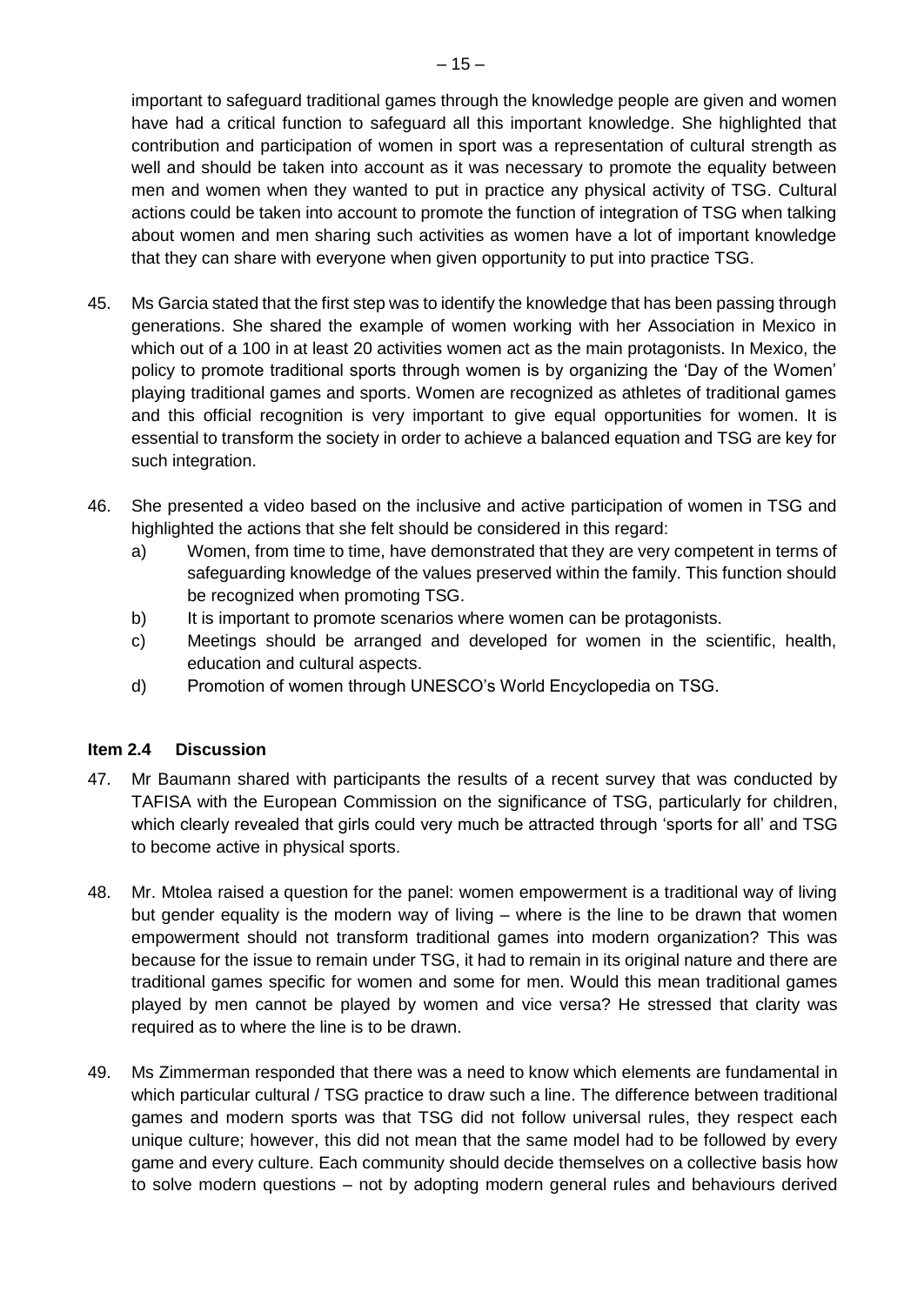from other cultures. The important thing was to preserve educational discussion and relationships amongst the community.

- 50. Ms Saura added that things were changing nowadays and even in a very traditional setting, communities were looking forward. For example, the best archerer in Canada is a girl but she couldn't participate in the Indigenous Games held in Brazil because indigenous women don't play. So we should talk about it – is that correct? Where we can change traditions and what we can't change at all for what we want it to be.
- 51. Mr Zayed Mohammed Ali Al Madheed from Qatar informed participants that even within the Falconry Association there was a separate working group for women – not isolated from the community but tasked with specific assignments for women and a similar working group for the youth.
- 52. Professor Lavega stressed that it was very important to put in practice the empowerment of women, but it was also necessary to gain a better understanding of what was happening in the field of traditional games played by women. The approach had to be one of an open mind. He said that one project that he had worked on was that in children - the proportion of male, female and mixed games was equal. But with adults, the percentage for female games lowered. Women are not very present in competitive games but in TSG women are very active in mixed games. For example, with a human tower comprising 1000 people has men, women and children all together because there they are not competing. So the question should be whether you are promoting research through the contribution of traditional games for women? This would be important for future generations to know what these mean.
- 53. Mr Dally encapsulated the agenda item by conceding that a lot of work required to be done. In terms of the political aspects the decision-making process had to be based on the research carried out and assessed against how the existent work that has been conducted at the level of research should be followed up. This will be brought together with the AAC's work and after having been assessed by the Technical Committee, the findings will be shared through the UNESCO website.

## **Item 3. Living TSG: cultural, social and economic benefits of TSG moderated by President of Turkey National Commission for UNESCO**

54. Mr Dally gave the floor to Professor Dr. Ocal Oguz, who was moderating the topic on the 'Social, Cultural and Economic impact of TSG'. Professor Oguz opened the session by emphasizing, once again, that the protection of traditional sports and games and the transfer of them to future generations is beneficial for humanity, in terms of not only identity and a sense of belonging but sustainable development as well. After introducing the agenda, he gave the floor to the participants.

#### **Item 3.1 Presentation by the Permanent Delegation of Madagascar**

55. Madame Harifera Elisa Rabemanjara, Ambassador of the Permanent Delegation of Madagascar to UNESCO made a presentation introducing participants to the traditional sports of Savika and Ringa in Madagascar. She highlighted that the integration of TSG into national education policies would play an extremely significant role in the promotion and safeguarding of TSG.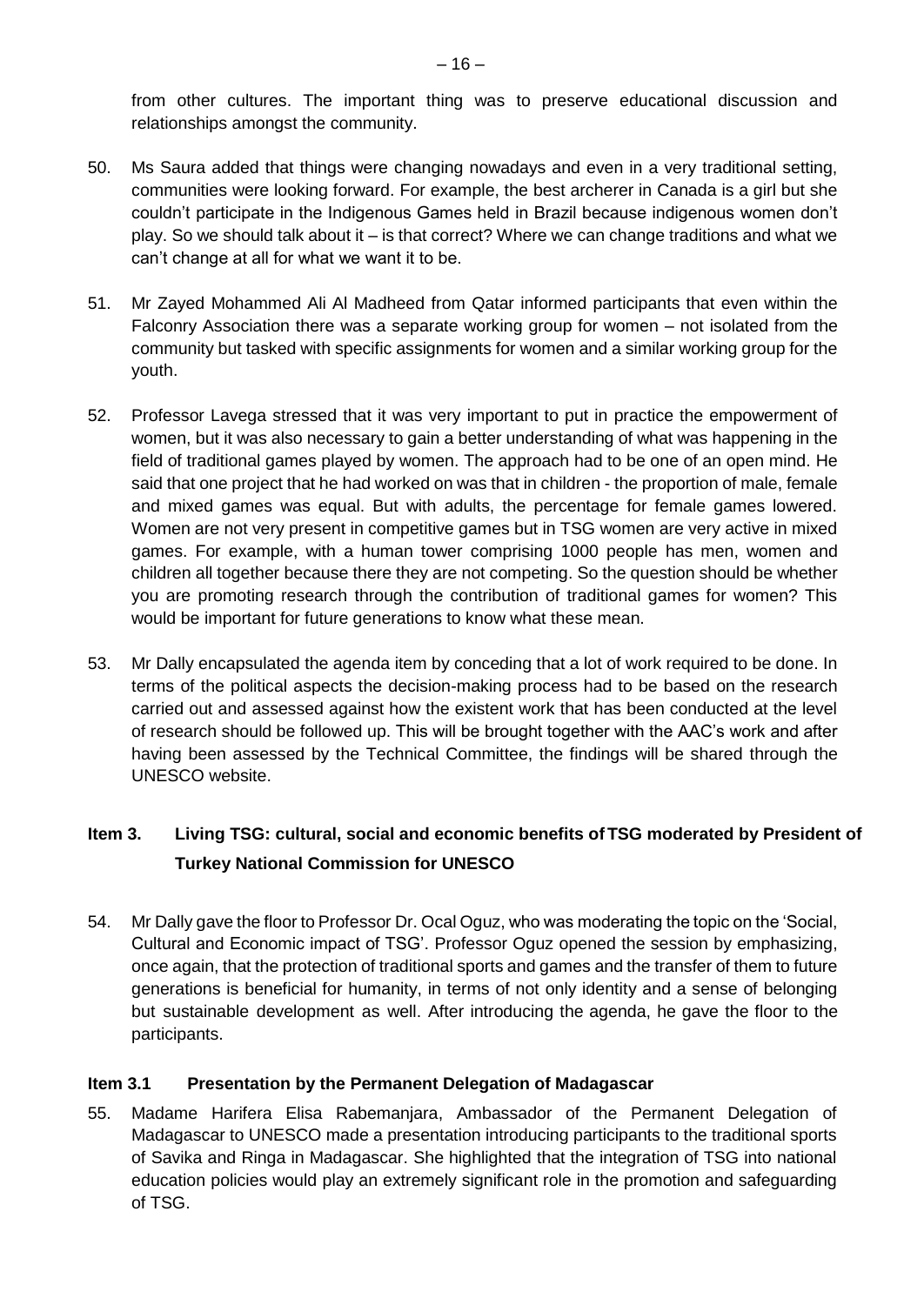56. It was also announced that Madagascar had officially signed the Letter of Commitment to join UNESCO's Group of Friends of TSG and the Letter was handed over by the Ambassador to Chairman AAC Mr. Khan.

#### **Item 3.2 Presentation on Cultural and Ethnic Games in Central America**

- 57. Professor Luis Bruzon Delgado, who was representing Central American Cultural and Educational Coordination, briefed participants on the Central American Integration System known as 'SICA' which consisted of four aspects: development, liberty, democracy and peace. He stated their work was based on anthropological knowledge and creative economy and social change and that the Central American cultural policy was to:
	- a) Promote common cultural heritage and diversity of cultural expressions in accordance with the 2003 and 2005 UNESCO Conventions;
	- b) Strengthening of creative cultural industries; and
	- c) Interaction and generation of knowledge amongst cultural stakeholder of the region.

For instance, the ancient Mayan ball game was not important just for its traditionalistic value but also because Mayan culture has sacred roots.

- 58. He informed everyone that the next actions that they were currently working to achieve were as follows:
	- a) To achieve the Ministers' commitment at the next Council meeting in October
	- b) Research, documentation and inventory of traditional and ethnic games in Central America
	- c) Promotion of regional TSG events
	- d) Contributions to the inter-sectorial and multi-ethnic dialogue for supporting the regional integration
	- e) Working with communities to recovering and empowering the heritage
	- f) Transmission by setting up educational tools and publishing through social networks.

#### **Item 3.3 Discussion**

- 59. Dr. Oguz invited participants to seek any clarifications they required from the panelists.
- 60. Dr. Zinaida Kuznetsova from Russia enquired as to whether research had pointed out that the games in Latin America were all very similar but had different names. Professor Delgado clarified that due to the two major influences from the North i.e. modern professional games and the South i.e. indigenous and traditional sports and games, Central America was a mixture of all the countries and thus, even though the games could be similar, they would have different expressions particular to its country of origin and practice. Some characteristics were common but many were different as well.
- 61. Grand Chief Littlechild asked whether the role of indigenous women in terms of language as they were carriers of the same would be considered in the planning of the 1<sup>st</sup> World Traditional Sports and Games. Professor Delgado stated that the Central American policy in relation to this featured a very important sense about gender and empowerment.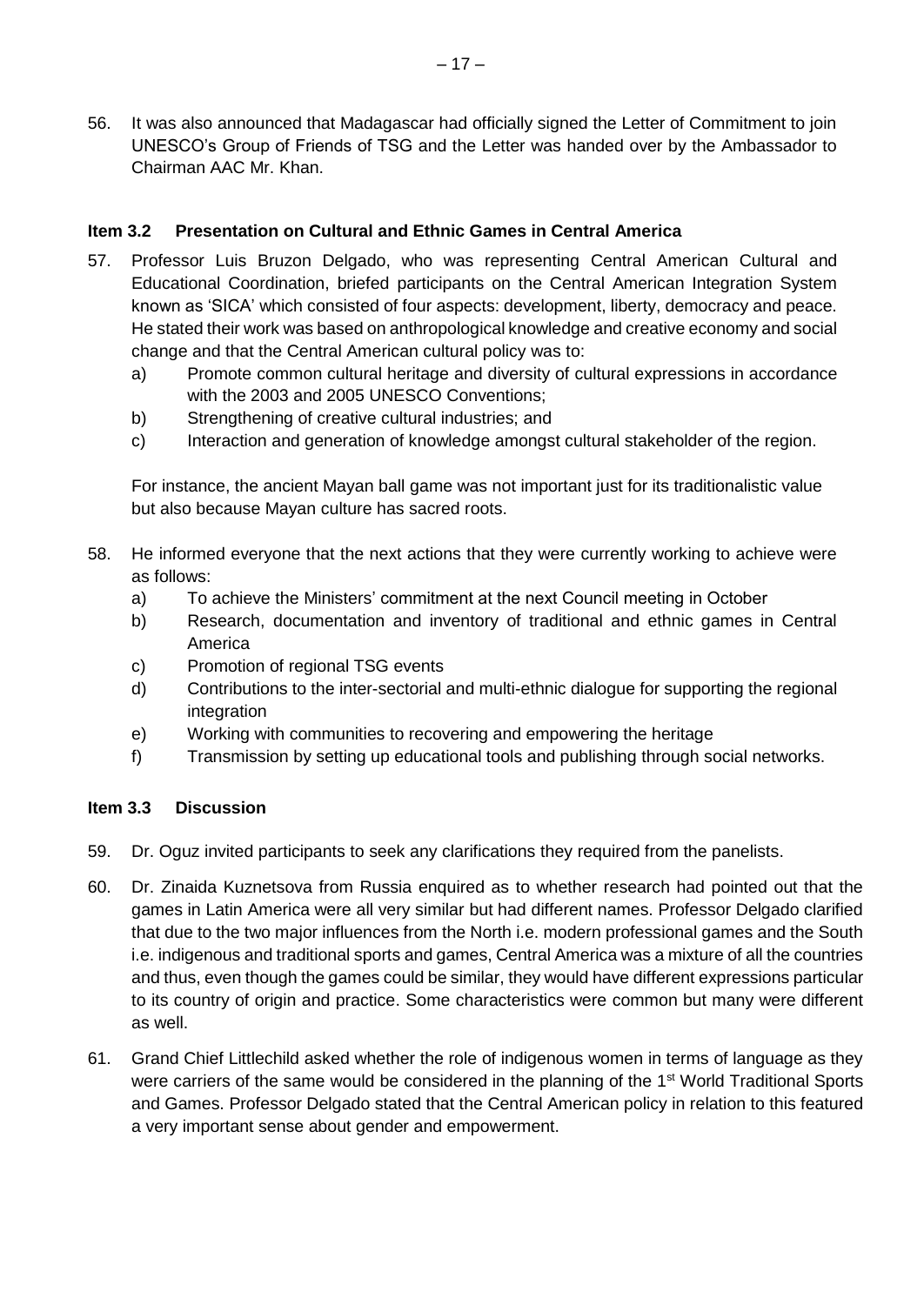#### **Item 4. Proposals for hosting the 1st World Traditional Sports and Games (WTSG) 2021**

#### **Item 4.1 Presentation by interested Member States**

62. The representative from Kazakhstan Ethnosport Association, Mr Rakhat Zhaksbay shared with the participants Kazakhstan's proposal to host the  $1<sup>st</sup>$  World Traditional Sports and Games in 2021. The video presentation highlighted ethnosports and its significance in the development of TSG in Kazakhstan whilst recognizing its position in lifestyle, physical power and national spirit. He informed members that the plan was to host the  $1<sup>st</sup> WTSG$  on the occasion of the  $30<sup>th</sup>$ anniversary of Kazakhstan's independence

#### **Item 4.2 Announcement of the successful bidder**

- 63. Since no other proposals by other Member States were received, Kazakhstan was unanimously approved as the host nation for the 2021 1<sup>st</sup> WTSG.
- 64. 'Astana 2021' was officially announced with all formalities to be followed by the Organizing Committee in due course. President of the Kazakhstan Ethnosport Association, Mr. Bekbolat Tileukhan expressed his gratitude for being given the opportunity and invited all participants to visit Kazakhstan in 2021 for the event.

#### **Item 5. Presentation of the Motion of Thanks and Joint Communiqué**

- 65. Mr Dally explained to the participants that a Motion of Thanks from all participants to the Host Country and a Joint Communiqué summarizing the outcomes of the work done over the two days' consultation would mark conclusion of the  $4<sup>th</sup>$  Collective Consultation's agenda.
- 66. After receiving the stakeholder's feedback and input on the two documents, he stated that the Joint Communique would also serve as a guideline for the future work to be carried out and would be put up on the UNESCO website.

#### **Item 6. Conclusion of the fourth Collective Consultation and Closing Ceremony**

- 67. Mr Khan thanked the WEC for its wonderful hospitality and hoped that ethnosport would get its due recognition under the leadership of Mr Erdogan. He summarized the discussions that had taken place over the 2 days and reflected that TSG was slowly achieving its recognition and that this was the best way to promote cultural heritage.
- 68. Mr Erdogan also thanked the participants for their presence and appreciated the fruitful deliberations that had taken place regarding the development of TSG. He place great importance on the philosophy behind promoting and preserving TSG and announced his continuous support towards similar TSG events. He further applauded all those who saw value in supporting TSG in an age where the sports industry had started missing its target in terms of human development, support of peace and welfare of human beings and hoped that TSG and its values would give many lessons to the modern sports industry as well. Mr Erdogan concluded his closing speech by congratulating Mr Khan and the AAC for their work.
- 69. Participants were all given Certificates of Appreciation for attending the  $4<sup>th</sup>$  Collective Consultation on behalf of WEC.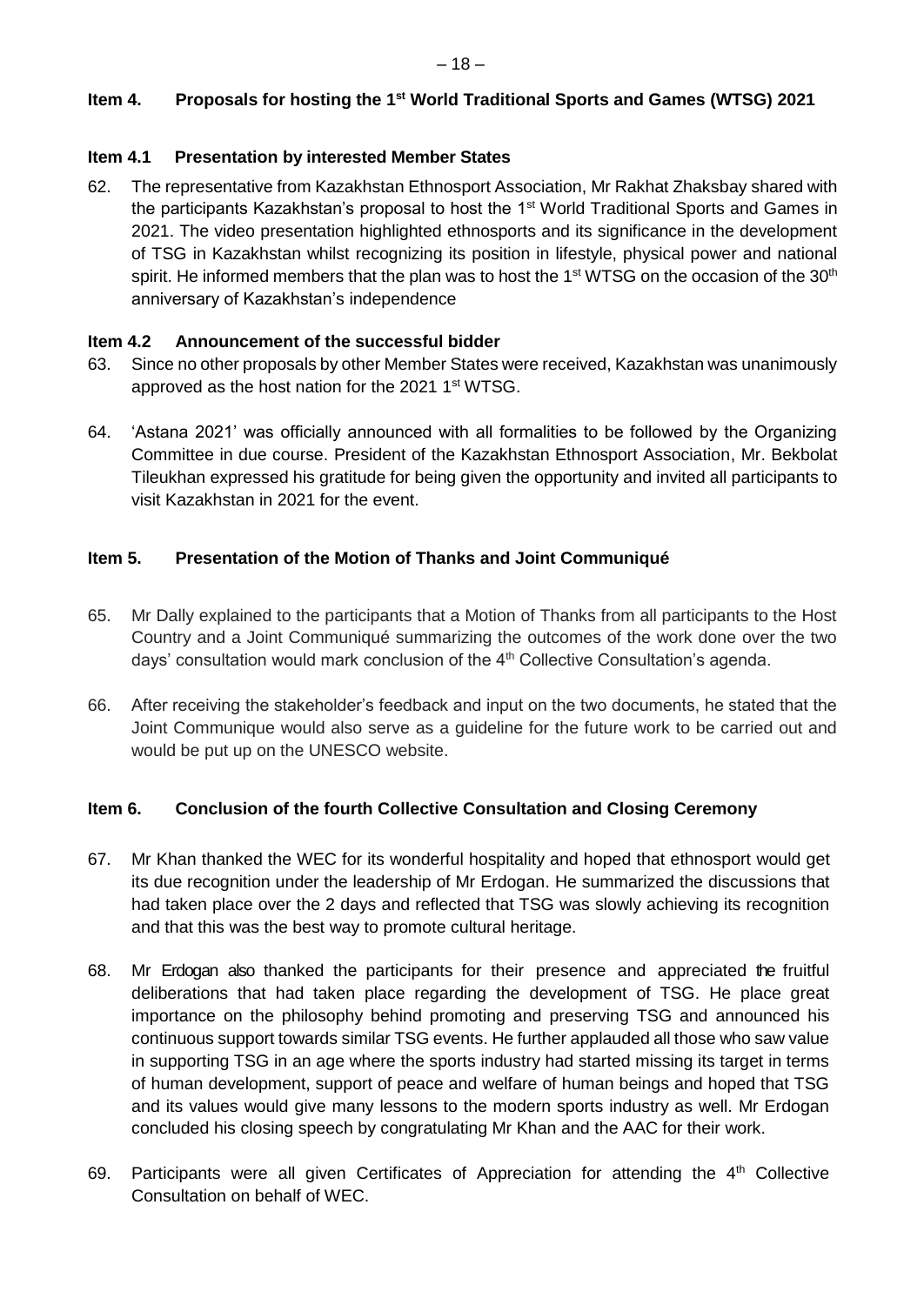#### **Annexes**

- **Annex I: Agenda**
- **Annex II: List of Participants**
- **Annex III: Presentation on the draft Statutes of ICTSG**
- **Annex IV: Joint Communiqué**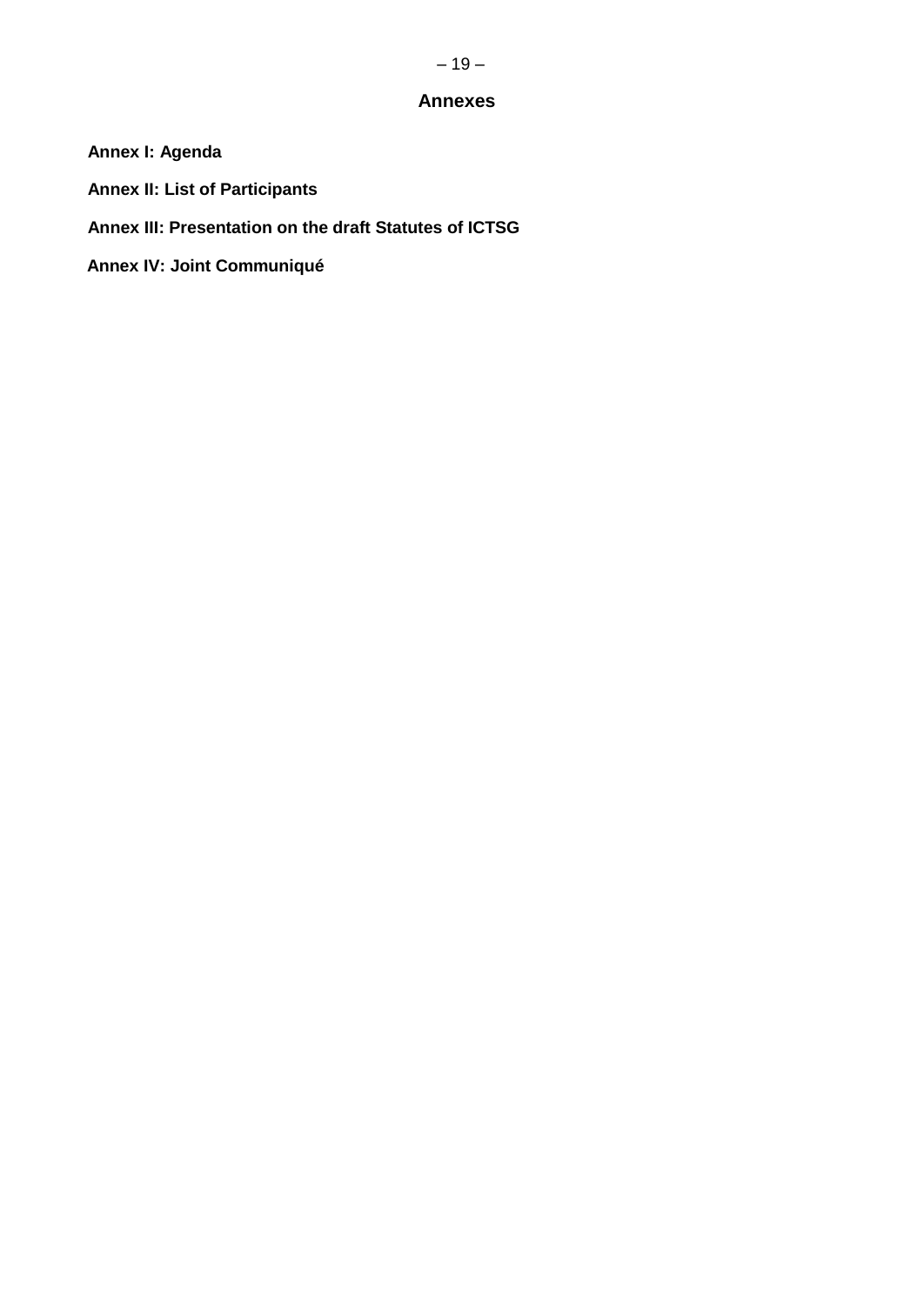# **ANNEX I**

# **Agenda for the 4th Collective Consultation**

|                                    | Day 1 – Monday, 13th August 2018                                                                                                                                                                                                                       |  |  |  |
|------------------------------------|--------------------------------------------------------------------------------------------------------------------------------------------------------------------------------------------------------------------------------------------------------|--|--|--|
| $09:00 - 09:15$                    | <b>Reception and registration of participants</b>                                                                                                                                                                                                      |  |  |  |
| $09:15 - 10:15$                    | <b>Opening addresses:</b><br>• Minister of Youth and Sports of Turkey;<br>• UNESCO Secretariat;<br>• President of the WEC;<br>• Chairperson of the Ad Hoc Advisory Committee.                                                                          |  |  |  |
| $10:15 - 11:15$                    | Presentation of progress reports by Chairman AAC                                                                                                                                                                                                       |  |  |  |
| $11:15 - 11:30$                    | <b>COFFEE BREAK</b>                                                                                                                                                                                                                                    |  |  |  |
| $11:30 - 12:30$                    | Building on the outcomes of the 2nd & 3rd Collective Consultation held in<br><b>Tehran and Paris:</b><br>• Presentation of the draft Statutes and Terms of Reference of the International<br>Council on TSG<br>• Leveraging TSG international platform |  |  |  |
| $12:30 - 14:00$                    | <b>LUNCH BREAK</b>                                                                                                                                                                                                                                     |  |  |  |
| $14:00 - 15:30$                    | Strategy and modus operandi of the "International Council of Traditional<br><b>Sports and Games"</b>                                                                                                                                                   |  |  |  |
| $15:30 - 15:45$                    | Discussion, exchange of view on the structure and nature of "International<br><b>Council of Traditional Sports and Games"</b>                                                                                                                          |  |  |  |
| $15:45 - 16:30$                    | Adoption of the draft status of the ICTSG                                                                                                                                                                                                              |  |  |  |
|                                    | <b>END OF 1ST DAY SESSION</b>                                                                                                                                                                                                                          |  |  |  |
|                                    | Day 2 - Tuesday, 14th August 2018                                                                                                                                                                                                                      |  |  |  |
| $09:00 - 10:00$                    | <b>Thematic debates</b>                                                                                                                                                                                                                                |  |  |  |
|                                    | "Addressing women empowerment through TSG?"<br>٠                                                                                                                                                                                                       |  |  |  |
|                                    | "Living TSG: cultural, social and economic benefits": moderated by Mr. Ocal Oguz,<br>$\bullet$<br>Boarding member of the WEC                                                                                                                           |  |  |  |
| $10:00 - 10:30$                    | <b>Coffee break</b>                                                                                                                                                                                                                                    |  |  |  |
| $10:30 - 11:00$<br>$11:00 - 11:30$ | Opening and Presentation of the Bids/Proposals submitted by Member State(s)<br>for hosting the 1st World Traditional Games<br>Announcement of Member States interested in hosting the 1 <sup>st</sup> WTSG 2021 and                                    |  |  |  |
|                                    | other international TSG events                                                                                                                                                                                                                         |  |  |  |
| $11:30 - 12:00$                    | <b>Presentation of the Final Report</b>                                                                                                                                                                                                                |  |  |  |
| $12:00 - 12:30$                    | <b>Concluding remarks and closing Ceremony</b>                                                                                                                                                                                                         |  |  |  |
|                                    | <b>END OF 2ND DAY SESSION</b>                                                                                                                                                                                                                          |  |  |  |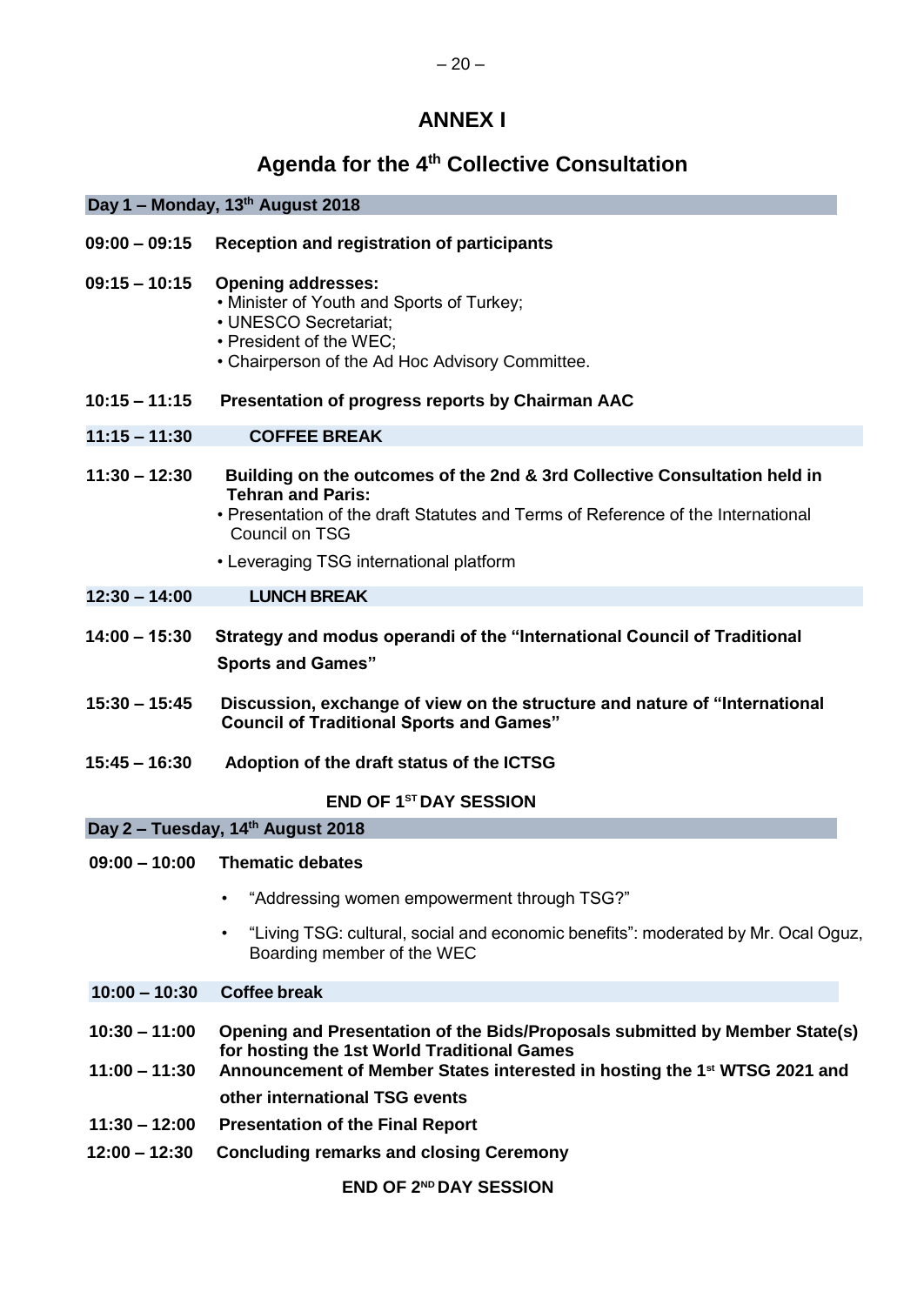# **ANNEX II**

# **List of Participants**

| <b>NAME</b>                              | <b>STATUS</b>                                         | ORGANIZATION/COUNTRY                                 |
|------------------------------------------|-------------------------------------------------------|------------------------------------------------------|
| Mr Khalil Ahmed Khan                     | Chairman                                              | Ad Hoc Advisory Committee<br>(AAC)                   |
| Mr Necmeddin Bilal Erdoğan               | President                                             | World Ethnosport<br>Confederation (WEC)              |
| Mr Marcellin Dally                       | <b>Programme Specialist</b><br><b>Coordinator TSG</b> | <b>UNESCO</b>                                        |
| Dr Mehmet Muharem Kasapoğlu              | Minister of Youth and<br><b>Sports</b>                | Republic of Turkey                                   |
| H. E. Mr Salah bin Ghanem Al Ali         | Minister of Culture and<br><b>Sports</b>              | <b>State of Qatar</b>                                |
| Mr Paulin Danho                          | Minister of Sports                                    | Republic of Cote d'Ivoire                            |
| Hon. Hadrammeh Sidibeh                   | Minister of Youth and<br>Sports                       | Republic of the Gambia                               |
| Mr Kanat Amankulov                       | Minister of Sports                                    | Kyrgyz Republic                                      |
| Mr Vanja Udovicic                        | Minister of Youth and<br><b>Sports</b>                | Republic of Serbia                                   |
| Mr Muhammad Faiszer Mustapha             | Minister of Sports                                    | <b>Democratic Socialist</b><br>Republic of Sri Lanka |
| Mr Fadeba Keira                          | Deputy Minister of<br>Sports/Secrétaire<br>General    | Guinea                                               |
| H.E. Mrs Harifera Elisa<br>Rabemananjara | Ambassador                                            | Permanent Delegation of<br>Madagascar to UNESCO      |
| Mrs Marie Veronique Faratiana            | Representative                                        | Permanent Delegation of<br>Madagascar to UNESCO      |
| Mr Rocke Rajaofetra                      | Cultural attaché                                      | Permanent Delegation of<br>Madagascar to UNESCO      |
| Mr Arshad Mirza                          | <b>Federal Secretary</b><br>Education                 | Government of Islamic<br>Republic of Pakistan        |
| Mr Michael Shamsu Mustapha               | Director of Sports                                    | Ministry of Sports of Sierra<br>Leone                |
| Mr Ishmael Suma                          | <b>Assistant Secretary</b>                            | Ministry of Sports of Sierra<br>Leone                |
| Mr Abdallah Ally Mtolea                  | <b>Member of Parliament</b>                           | United Republic of Tanzania                          |
| Mrs Elazabith Kiondo                     | Ambassador to Turkey                                  | United Republic of Tanzania                          |
| Mr Yahya Al-Mataar Jobe                  | <b>Deputy Permanent</b><br>Delegate                   | Permanent Delegation of the<br>Gambia to UNESCO      |
| Mr Voitoych Yaroslav                     | Deputy Minister of<br>Youth and Sports                | Ukraine                                              |
| Mr Aaron Scott Wendel                    | President                                             | <b>US Traditional Wrestling</b><br>Society           |
| Mr Abdul Hamid Muradi                    | President                                             | Local and Rural Games of<br>Afghanistan              |
| Mr Abu Zafar Sadiq                       | <b>Deputy Secretary</b>                               | Ministry of Sports (IPC) of<br>Pakistan              |
| Mr Afet Jashari                          | Representative                                        | Ministry of Cultural Affairs of<br>Macedonia         |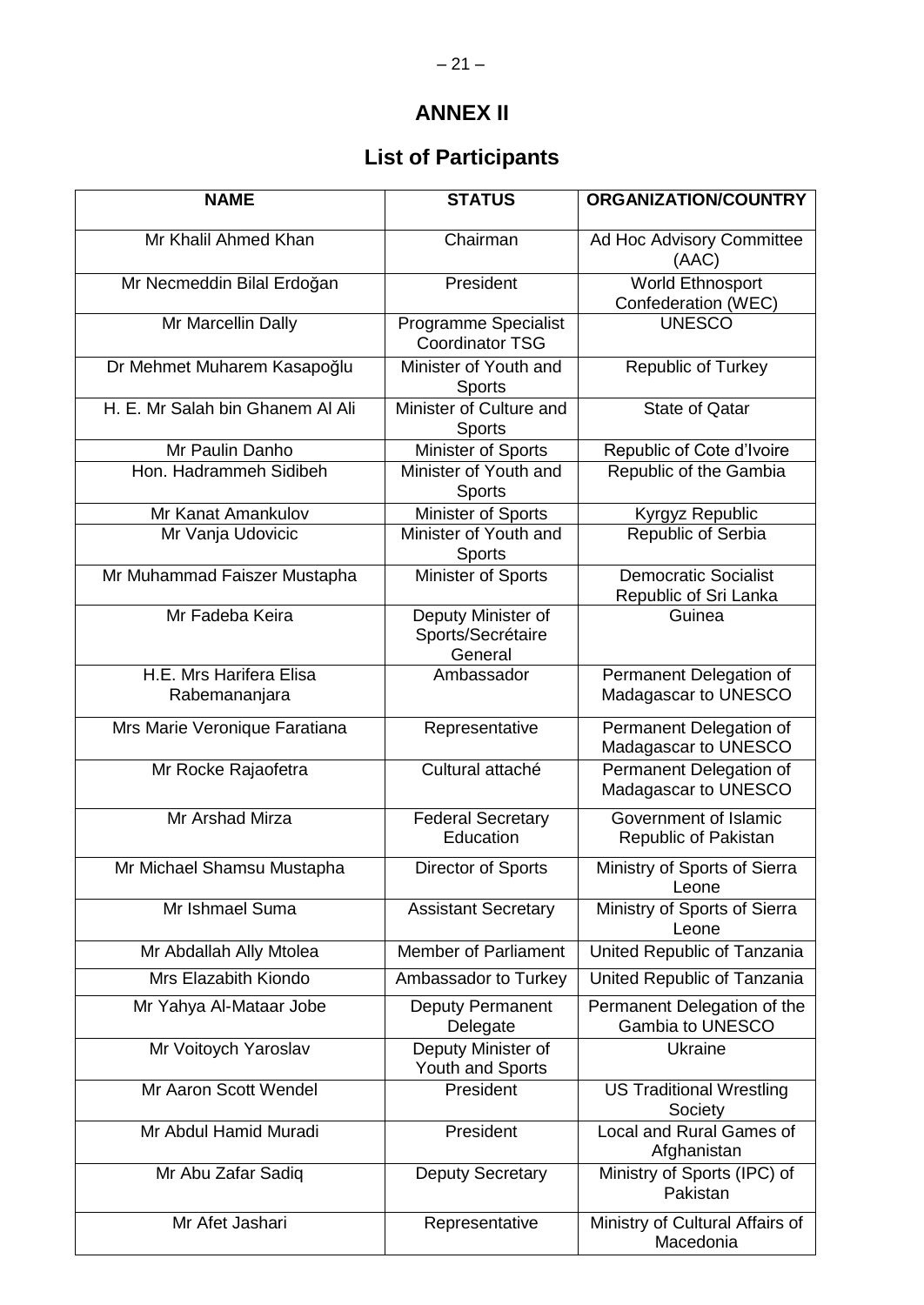| Mr Aman Kumar Sharma           | Member                                         | <b>Working Group AAC</b>                                                  |
|--------------------------------|------------------------------------------------|---------------------------------------------------------------------------|
| Ms Ana Claudia Collado Garcia  | President                                      | Federación Mexicana de<br>Juegos y Deportes<br>Autóctonos y Tradicionales |
| Ms Ana Cristina Zimmermann     | Professor                                      | University of Sao Paulo of<br><b>Brazil</b>                               |
| Ms Areeba Khalil               | Rapporteur                                     | <b>AAC Working Group</b>                                                  |
| Mr Bakyt Karnakbayev           | Representative                                 | Kazakhstan Falconry<br>Association                                        |
| Mr Batyr Abdyyev               | <b>Head of International</b><br>Affairs        | Ministry of Sports and Youth<br>policy of Turkmenistan                    |
| Mr Bekbolat Tiluekhan          | President                                      | Kazakhstan Ethnosport<br>Association                                      |
| Mr Bekhzad Mistimisod          | Representative                                 | Office of National Olympic<br><b>Committee of Uzbekistan</b>              |
| Mr Boris Filipovic Grcic       | President                                      | Alka of Sinj, Croatia                                                     |
| Mr Chief Willie Littlechild    | President                                      | Confederacy of the First Six<br><b>Nations Treaty</b>                     |
| Mr Darko Udovicic              | <b>Assistant Sports</b><br><b>Minister</b>     | Republic of Serbia                                                        |
| Mr Dunicagli Pablo Green Solis | Representative                                 | Panama Traditional Sports<br>Association                                  |
| Mr Elis Alizhan                | Representative                                 | Ministry of Sports of Kyrgyz<br>Republic                                  |
| Mr Ezzeddine Bouzid            | Member                                         | <b>AAC</b>                                                                |
| Mr Farid Mansurov              | <b>Head of International</b><br><b>Affairs</b> | Ministry of Sports of<br>Republic of Azerbaijan                           |
| Ms Fatma Toru                  | Belediye<br>Baskani/Mayor                      | Meram, Turkey                                                             |
| Mr Francis Bolou               | <b>First Secretary</b>                         | Embassy of Cote d' Ivoire in<br>Turkey                                    |
| Mr Ganesh Bahadur Kunwar       | President                                      | Nepal Belt Wrestling and<br><b>Goresh Federation</b>                      |
| Mr Gholamreza Jafari           | President                                      | Local and Rural Games of<br>Islamic Republic of Iran                      |
| Mr Hakan Kazanci               | <b>Vice President</b>                          | <b>WEC</b>                                                                |
| Mr Hamid Ali Tariq             | Secretary to Chairman                          | Office of the Chairman AAC                                                |
| Mr Hari Osias Catolos Banaag   | Member                                         | <b>AAC</b>                                                                |
| Mr Harpreet Singh Arora        | Joint Secretary                                | <b>Global Sikaran Federation</b>                                          |
| Mr Hisham S Kh Aljaser         | President                                      | <b>Kuwait Belt Wrestling</b><br>Federation                                |
| Mrs Ivana Dukic                | Advisor to Minister of<br><b>Sports</b>        | Republic of Serbia                                                        |
| Mr Iyor Paulyuk                | Representative                                 | Ministry of Sports of Russian<br>Federation                               |
| Prof Mrs Jerono Rotich         | Professor                                      | North Carolina Technical<br>and State University USA                      |
| Mr Jung Han Kun                | Member                                         | <b>AAC Working Group</b>                                                  |
| Mrs Karima El Khomry           | Representative                                 | Ministry of Sports of<br>Kingdom of Morocco                               |
| Mr Kenneth Tobago Middleton    | President                                      | <b>Botswana Traditional Sports</b><br>Confederation                       |
| Mr Kim Jong Tae                | Member                                         | <b>AAC Working Group</b>                                                  |
| Mr Lancinet Keita Kabassan     | <b>Director Sports</b>                         | Ministry of Sports of Guinea                                              |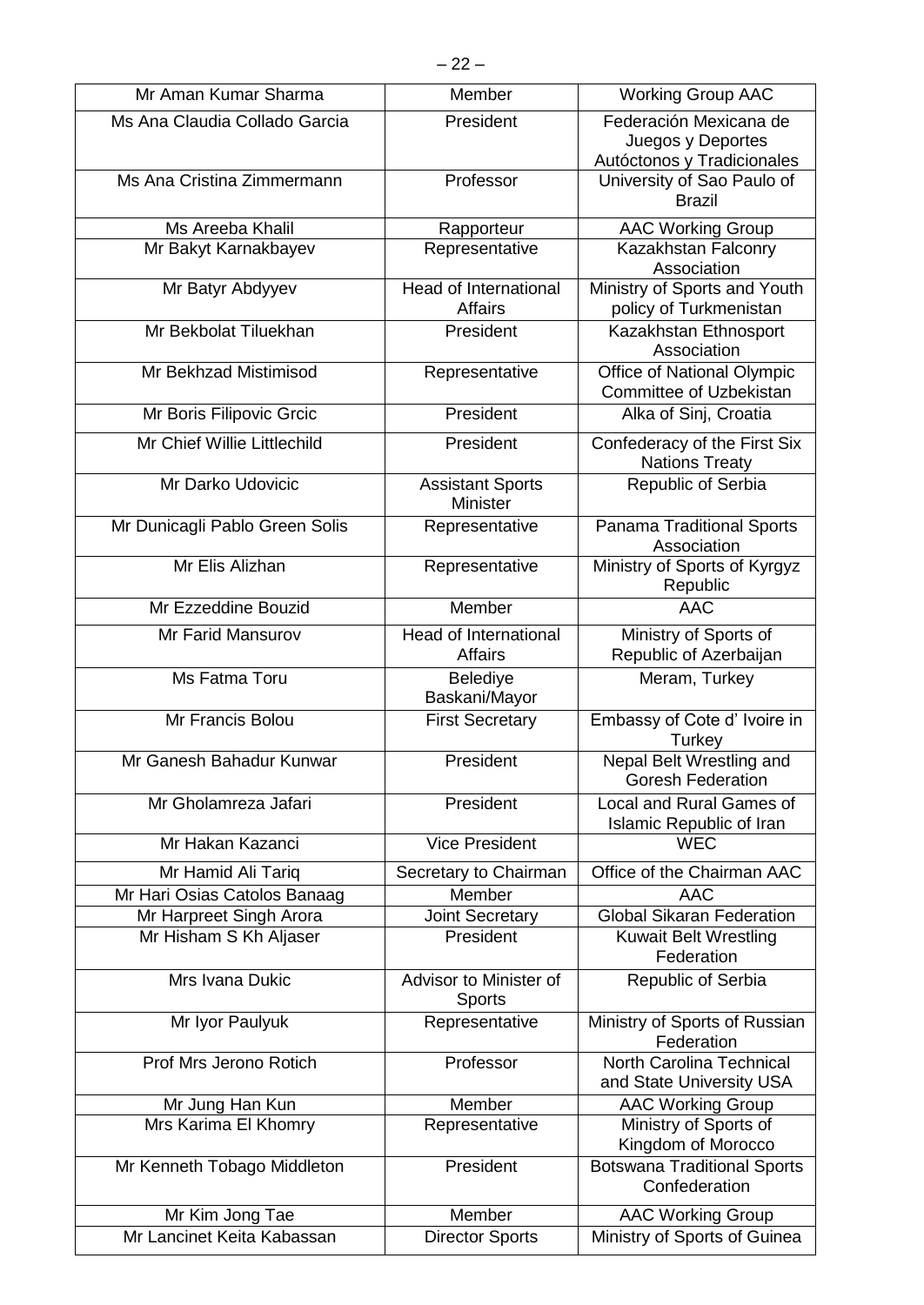| Mr Lee Jong Hak               | Member                                      | <b>AAC</b>                           |
|-------------------------------|---------------------------------------------|--------------------------------------|
| Prof Luis Bruzon Delgado      | Representative                              | <b>Central American</b>              |
|                               |                                             | <b>Educational &amp; Cultural</b>    |
|                               |                                             | Coordination                         |
| Mr M Levent Akici             | <b>International Affairs</b><br>Coordinator | <b>WEC</b>                           |
|                               | President                                   | <b>Turkish National</b>              |
| Prof Dr M Ocal Oguz           |                                             | <b>Commission of UNESCO</b>          |
| Mr Matviy Bidnyi              | Director Non-Olympic                        | Ministry of Sports of Ukraine        |
|                               | Sports                                      |                                      |
| Mr Mohammad Al Bloushi        | Representative                              | Ministry of Culture and              |
|                               |                                             | Sports of Qatar                      |
| Mr Mohammad Nouhi             | Member                                      | <b>AAC Working Group</b>             |
| Mr Mukhamejan Tazabek         | Representative                              | Kazakhstan Ethnosport                |
|                               |                                             | Association                          |
| Mr Pere Lavega Burgues        | Member                                      | <b>AAC</b>                           |
| Mr Petru Mutruc               | Representative                              | Ministry of Education of             |
|                               |                                             | Moldova                              |
| Mrs Rajwinder Kaur            | President                                   | <b>Traditional Martial Arts</b>      |
|                               |                                             | <b>Games Committee of India</b>      |
| Mr Rakat Zhaksybay            | <b>Executive Director</b>                   | Kazakhstan Ethnosport<br>Association |
| Mr Ravi Sahu                  | Member                                      | <b>AAC</b>                           |
|                               |                                             |                                      |
| Mr Sami Serdar                | <b>Secretary General</b>                    | <b>WEC</b>                           |
| Mr Shammi Rana                | Rapporteur                                  | <b>AAC</b>                           |
| Mrs Soraia Chung Saura        | Professor                                   | University of Sao Paulo,             |
|                               |                                             | <b>Brazil</b>                        |
| Mr Tariq Ali                  | Representative                              | <b>IATWS</b>                         |
| Mr Umid Akhmatjanov           | President                                   | Uzbekistan National Olympic          |
|                               |                                             | Committee                            |
| Mr Vikas Kaushik              | <b>Vice President</b>                       | <b>Amateur Belt Wrestling</b>        |
|                               |                                             | Federation of India                  |
| Mrs Viktoria Racheva-Slavkova | Director of EU                              | Ministry of Youth and Sports         |
|                               | Programmes, Projects                        | of the Republic of Bulgaria          |
|                               | and IC<br>Member                            | <b>AAC</b>                           |
| Mr Wolfgang Baumann           |                                             |                                      |
| Mr Zayed Al Madeed Al Gannas  | <b>Board Member</b>                         | <b>Qatar Falconry Club</b>           |
| Mrs Zinaida Kuznetsova        | Professor                                   | Russian Ministry of                  |
|                               |                                             | Education                            |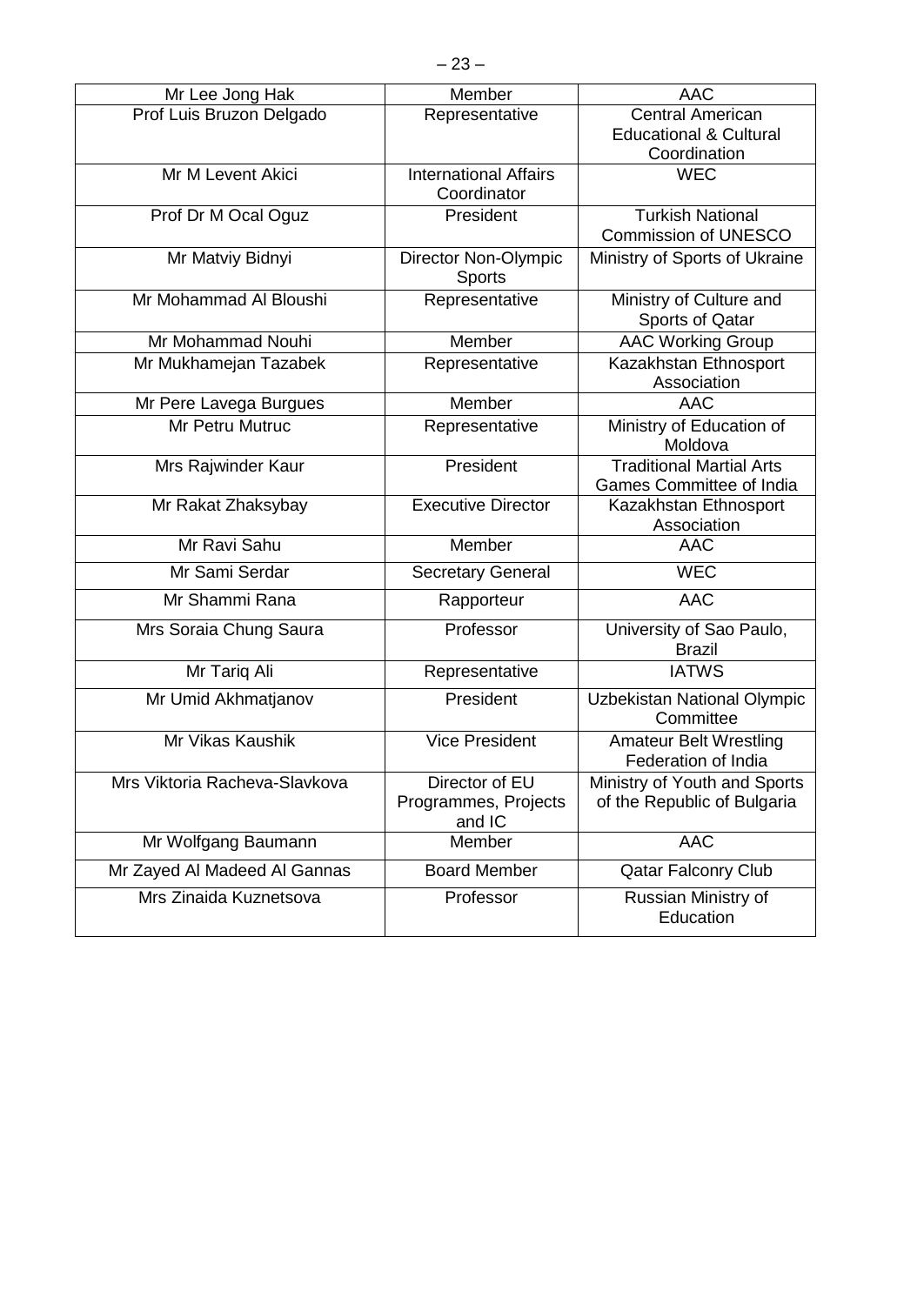## **ANNEX III**

## **Presentation on the draft Statutes of ICTSG**

### *Excerpts from the Presentation on ICTSG during the 4 th Collective Consultation 2018*

### *Background:*

- The 1999 Declaration at the 3<sup>rd</sup> Conference of Ministers and Senior Officials of Physical Education and Sports (MINEPS III), Member States emphasized on the preservation and appraisal of traditional and indigenous sports from various regional and cultural heritages, including but not limited to the establishment a World Heritage List of Traditional Sports and Games (TSG);
- MINEPS IV's recommendations to promote traditional sports and games within education systems and to introduce a draft international charter on traditional sports game in order to agree upon a universal framework to facilitate and support their preservation were addressed during the  $33<sup>rd</sup>$ session of UNESCO's General Conference, held in Paris in 2005, and detailed through the Preliminary Report on the Desirability and Scope of an International Charter on Traditional Sports and Games;
- In furtherance of the guidelines developed over the years, relevant stakeholders approved the creation of an 'international platform' at the Second Collective Consultation Meeting of UNESCO in 2009;
- Pursuant to constitution of UNESCO's Ad Hoc Advisory Committee (AAC)'s at the Third Collective Consultation held in 2017 and the work subsequently undertaken by the same to further develop the TSG Project the creation of the international platform for the preservation, promotion and development of traditional sport and games by establishing the International Council of Traditional Sports and Games (ICTSG) to control, manage and supervise Traditional Sport and Games at the global level is being proposed to be endorsed.
- The Ad Hoc Advisory Committee was tasked with, inter alia, the aim of establishing an 'International Platform' which shall ensure the preservation and promotion of TSG at various levels.

#### *Aim:*

- $\triangleright$  to contribute to building a peaceful and better world by educating youth through sports, whilst protecting diverse cultures and traditions involved in sports.
- $\triangleright$  to create a synergy between youth, culture and TSG.

#### *Execution:*

- $\triangleright$  involvement of entities who share the Advisory Committee's aim to promote and develop TSG
- $\triangleright$  a planned and coordinated approach to sports development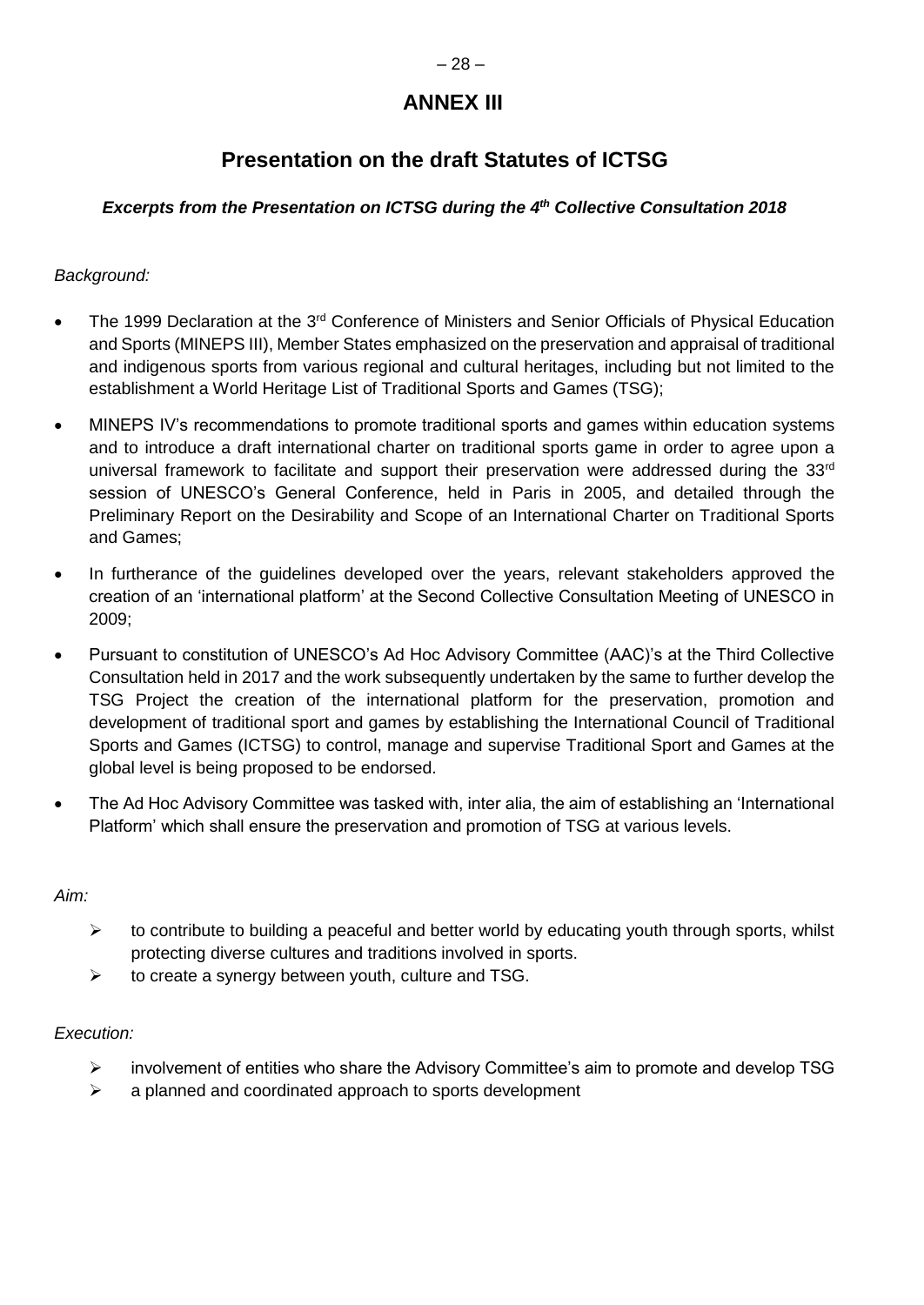- International Platform to act as a medium for the Executive Advisory Committee to oversee governance, administration and development of TSG globally.
- Framework for the ICTSG shall include:
	- **▶ Constitutional Document**
	- > Organisational Structure
	- Operational Guidelines / Rules of Procedure
	- $\triangleright$  Plan of Action
	- ▶ Development Plan for TSG
	- $\triangleright$  Code of Ethics
	- $\triangleright$  Financial Policies

#### *Objectives:*

- promotion and development of international cooperation in the field of Traditional Sport and Games with a view of contributing to peace, tolerance, respect and mutual understanding between people of different social and cultural backgrounds;
- facilitating the understanding and integration of social, economical and educational aspects of TSG as essential components in the harmonious development of peace and human achievement by encouraging Member States to incorporating the same into national policies;
- collection of information and the dissemination of research, analysis, publication, data, scientific works, relevant documents and findings related to the improvement of TSG; and
- advocating the need to raise awareness of the role and impact of TSG on the achievement of Education For All (EFA) and the Millennium Development Goals (MDGs).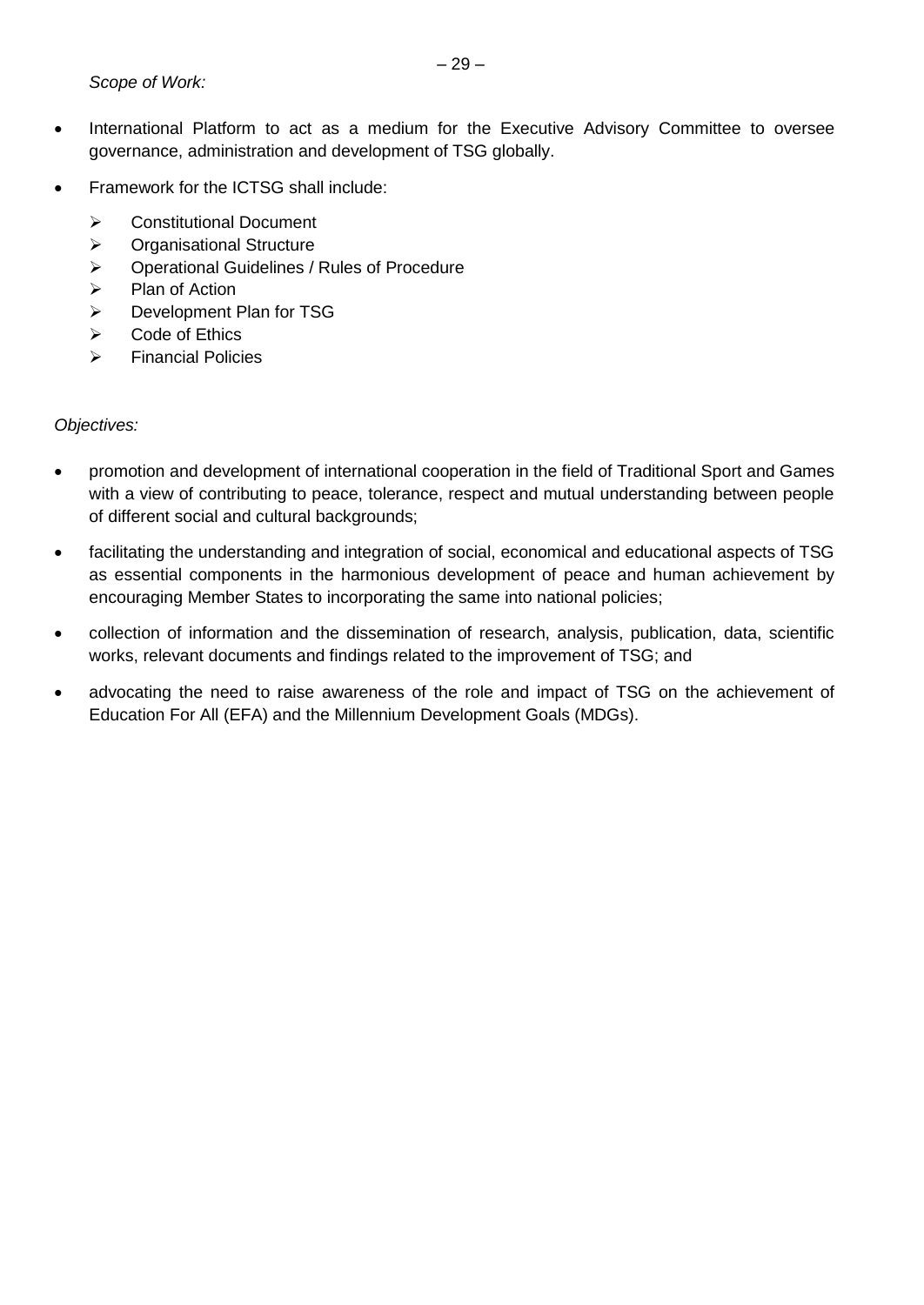## **Joint Communiqué**

# **Joint Communiqué**

Fourth Collective Consultation on the Safeguarding and Promotion of Traditional Sports and Games 13-14 – Istanbul, Turkey

# **4 th CC on the Safeguarding and**

# **Promotion of TSG**

- 1. At the close of the 4<sup>th</sup> UNESCO Collective Consultation on the Promotion and Safeguarding of Traditional Sports and Games held in Istanbul on 13 and 14 August 2018, we, the participating Ministers as well as Members of the UNESCO's Permanent Delegations, jointly with the stakeholders on traditional sports and games, arrived at the following joint positions on the basis of our exchanges:
- a) Recognize the importance of the place, role and contribution of TSG in strengthening intercultural dialogue, their constructive values in inclusive society, embracing the need to foster their safeguarding, transmission of knowledge and practices as cultural heritage;
- b) Acknowledge the achievements and work in progress on TSG conducted by UNESCO within the framework of its mandate as UN lead agency for sports, with the guiding role of the Ad Hoc Advisory Committee;
- c) Urge for further development and improvement of:
	- The draft Worldwide E-encyclopedia on the basis of the 2003 version published by UNESCO for an updated and inclusive work in progress to be published by Summer 2019;
	- The draft TSG Policy Guidelines to ensure that it serves as catalyst tool to guide and inspire TSG policies and provisions;
	- The statutory framework of the Ad Hoc Advisory Committee towards a consistent and aligned mechanism to UNESCO regulations and policies with relevant representation at global level;
	- Partnership and dialogue with Member States and interested stakeholders for the visibility of TSG events, in terms of promoting the World TSG events on a regular basis;